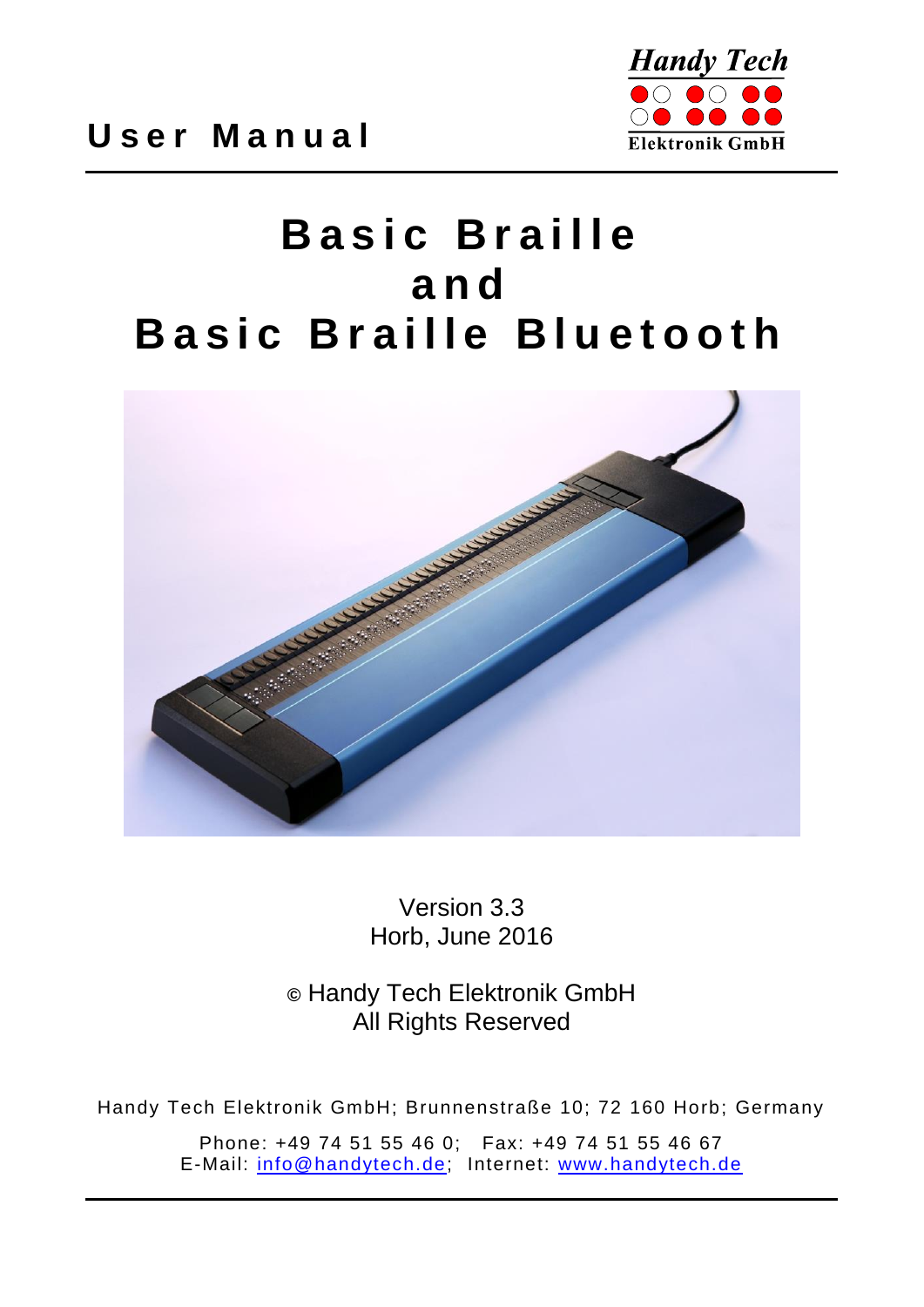

## **Table of Contents**

| 1              |                |                                                                       |  |  |
|----------------|----------------|-----------------------------------------------------------------------|--|--|
|                | 1.1            |                                                                       |  |  |
|                | 1.2            |                                                                       |  |  |
| 2 <sup>1</sup> |                |                                                                       |  |  |
|                | 2.1            |                                                                       |  |  |
|                | 2.2            |                                                                       |  |  |
|                | 2.3            |                                                                       |  |  |
|                | 2.3.1          |                                                                       |  |  |
|                | 2.3.2          |                                                                       |  |  |
|                | 2.3.3          |                                                                       |  |  |
|                | 2.4            |                                                                       |  |  |
|                | 2.5            |                                                                       |  |  |
|                | 2.6            |                                                                       |  |  |
|                | 3 <sup>7</sup> |                                                                       |  |  |
|                | 3.1            |                                                                       |  |  |
|                | 3.2            |                                                                       |  |  |
|                | 3.3            |                                                                       |  |  |
|                | 3.4            |                                                                       |  |  |
| $\overline{4}$ |                |                                                                       |  |  |
|                | 4.1            |                                                                       |  |  |
|                | 4.2            |                                                                       |  |  |
|                | 4.3            |                                                                       |  |  |
|                | 4.4            |                                                                       |  |  |
|                | 4.4.1          |                                                                       |  |  |
|                | 4.4.2          |                                                                       |  |  |
|                | 4.4.3          |                                                                       |  |  |
|                | 4.5            |                                                                       |  |  |
|                | 4.6            |                                                                       |  |  |
| 5              |                |                                                                       |  |  |
| 6              |                |                                                                       |  |  |
|                | 6.1            |                                                                       |  |  |
|                | 6.2            | Safety Notes in Accordance with the Standards for Medical Devices. 19 |  |  |
|                | 6.3            |                                                                       |  |  |
|                | 6.4            |                                                                       |  |  |
|                | 6.5            |                                                                       |  |  |
|                | 6.6            |                                                                       |  |  |
| 7              |                |                                                                       |  |  |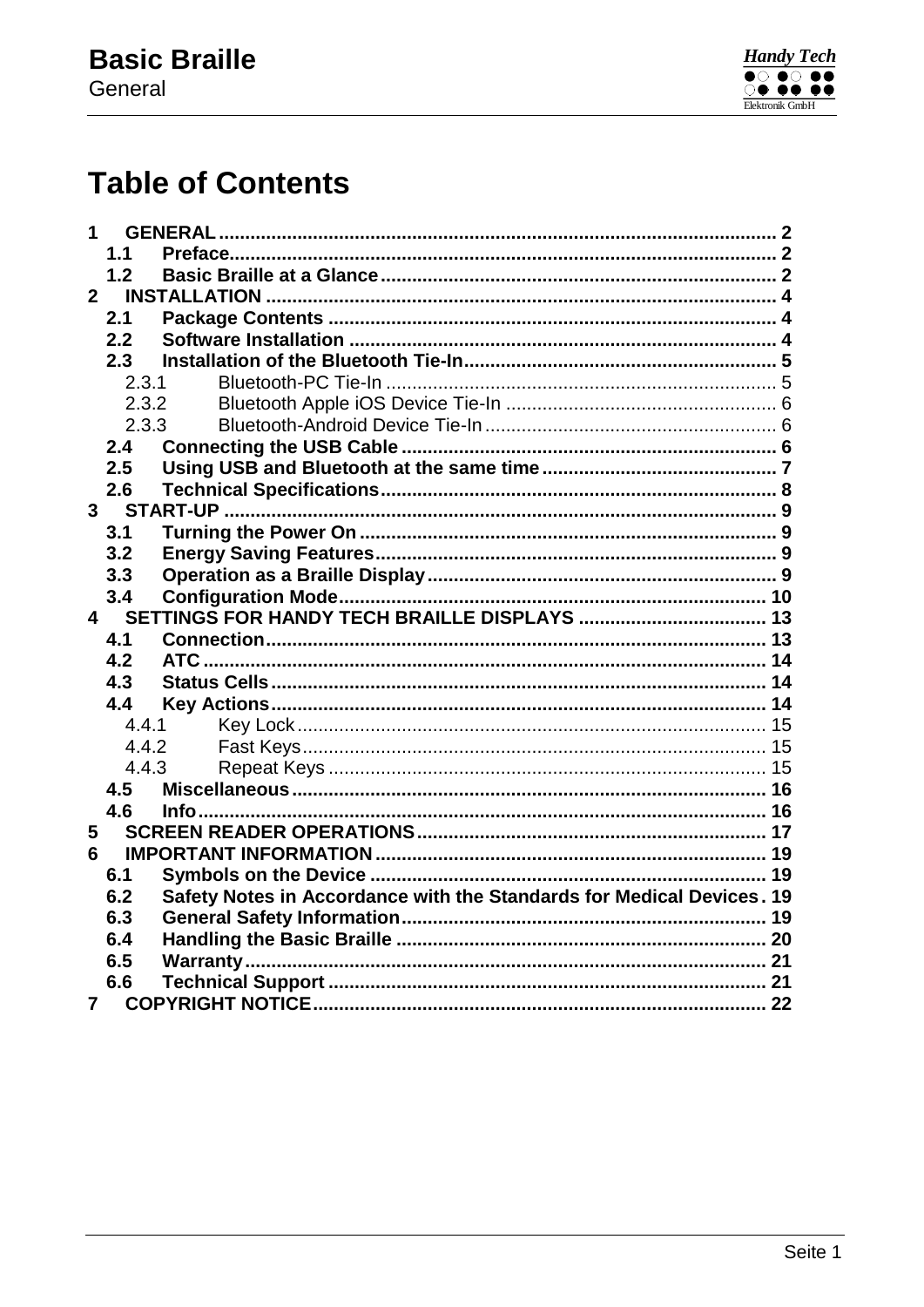## <span id="page-2-0"></span>**1 General**

### <span id="page-2-1"></span>**1.1 Preface**

Thank you for choosing the Basic Braille. Please take the time to review this user manual. We have tried to make using the Basic Braille as easy and as intuitive as possible, but this manual will help you utilize your Basic Braille's features even better.

The Basic Braille is available in different sizes in order to serve a variety of customer needs. The handling of the different models is identical therefore you find all necessary information about your device in this manual.

It is very important that you read the safety information regarding the appropriate handling of the Basic Braille before starting it up for the first time. You will find this information in chapter [6](#page-19-0) of this manual.

In order to use the Basic Braille as a Braille display under Windows, an output program called a screen reader is needed which is also available from Handy Tech.

The Basic Braille has been developed and tested with great care. However, if you have any ideas or suggestions for improvements, please do not hesitate to contact your Handy Tech customer service representative. Your opinion is very important to us.

<span id="page-2-2"></span>We hope you will enjoy using your Basic Braille.

### **1.2 Basic Braille at a Glance**

This section will help familiarize you with the Basic Braille and its control elements. We recommend keeping the device handy, so that you can follow along with the instructions in this section.

Please place the Basic Braille in front of you, facing the Braille cells on the top edge. The hand resting surface is facing in your direction. Above the Braille cells you find for each Braille element an integrated cursor routing key, which is designated as [CR]-key. With this cursor routing keys you can place the cursor directly at the text position of that Braille module.

Left and right beside the Braille display there are three buttons each. The three buttons on the left hand side are described from top to button as [1], [2] and [3]. On the right hand side this three buttons are correspondingly described as [4], [5] and [6].

If your Basic Braille is not equipped with wireless Bluetooth, it is powered by the USB interface. The device turns on automatically when the USB interface is connected to a PC which is switched on. If you want to switch off the Basic Braille while connected to a PC, press [4] for 5 seconds to turn it off. A short press of [4] will turn on the device again.. We recommend turning the Basic Braille off while it is not in use because this will increase the lifetime of the Braille cells.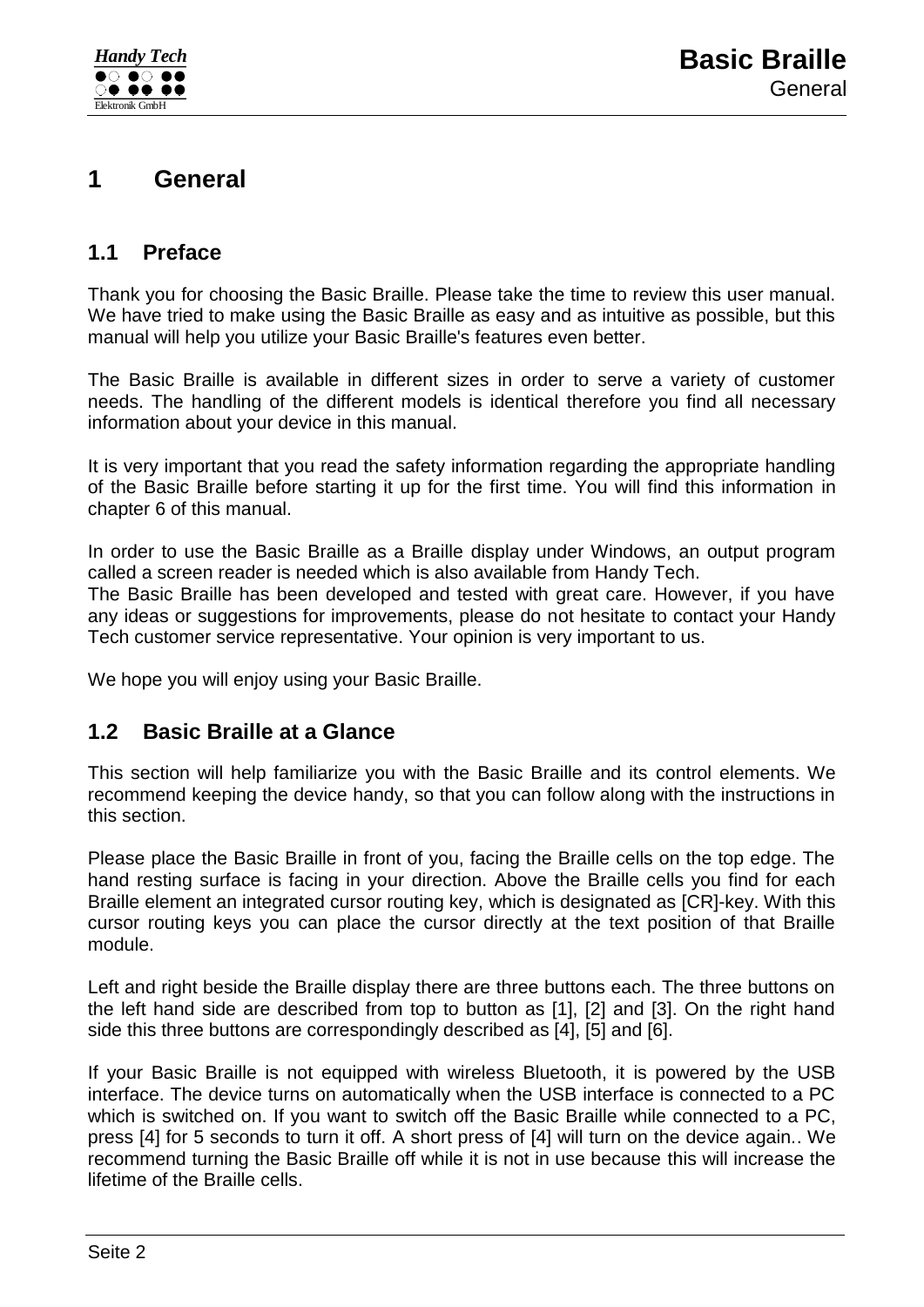On the right hand side of the Basic Braille you find the micro USB connector for connecting the USB cable.

The Basic Braille with Bluetooth contains an inbuilt Lithium Battery, which is not user exchangeable. It will be charged via USB interface. If your Basic Braille is not reacting on any keys, you can reset it by pressing the little reset button on the bottom of the device. Use a sharp object, like a paper clip to sting carefully in the small hole in the right part of the device underside.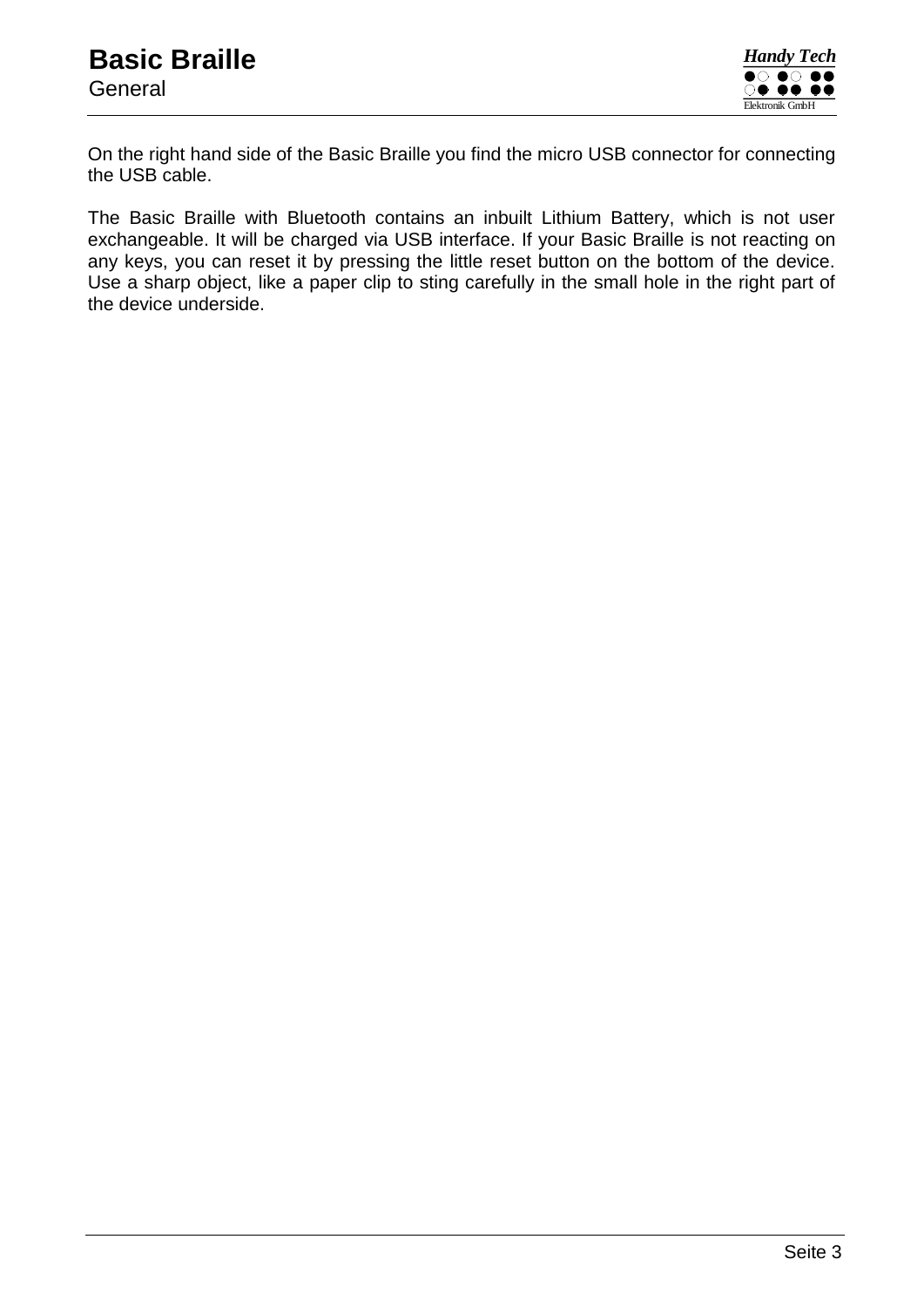### <span id="page-4-0"></span>**2 Installation**

### <span id="page-4-1"></span>**2.1 Package Contents**

Please verify that your package contains all of the parts listed below. If one of the components is missing or damaged, please contact us in order to request the missing part or a replacement.

You should find enclosed the following:

- Basic Braille
- 2 USB interface cables (1 x short, 1 x long)
- Dust cover
- This user manual, printed version
- Quick Reference for the Basic Braille in Braille
- StartStick with screen reader drivers (Window-Eyes, JAWS, Hal/SuperNova)

### <span id="page-4-2"></span>**2.2 Software Installation**

Before you connect the Basic Braille to your computer, you should install the software delivered with the device.

To install the required software, plug the included USB memory stick with the inscription StartStick into a free USB port on your PC. The StartStick with the HTStart program is a USB stick that contains all the relevant drivers and documents that you need to operate your Handy Tech Braille display. In addition, it contains the free NVDA screen reader, so that you can operate the PC immediately, even if no screen reader (Window-Eyes, JAWS or Supernova) is installed.

After plugging the StartStick into your PC, run the start.exe program from the root directory. If a screen reader is already installed, it is available for use. Otherwise, the supplied screen reader NVDA provides access via speech output and Braille support.

HTStart recognizes which Handy Tech display is connected to your PC and automatically makes the pre-selection for the installation of all the necessary drivers and software components. Depending on the security settings of your operating system, you may be prompted to allow the execution of the program HTStart. To enable HTStart to determine and display the installed screen reader, your consent is required. Please allow the execution of HTStart because otherwise the use of the program is not possible.

Once you have selected a screen reader, the HTStart window appears in which all supported Handy Tech products are listed. The national language is pre-selected based on your Windows settings. However, in the selection list, you can select another language. In the product list you find the manuals in the selected language. If the manual in the selected language is not available, the English manual appears instead.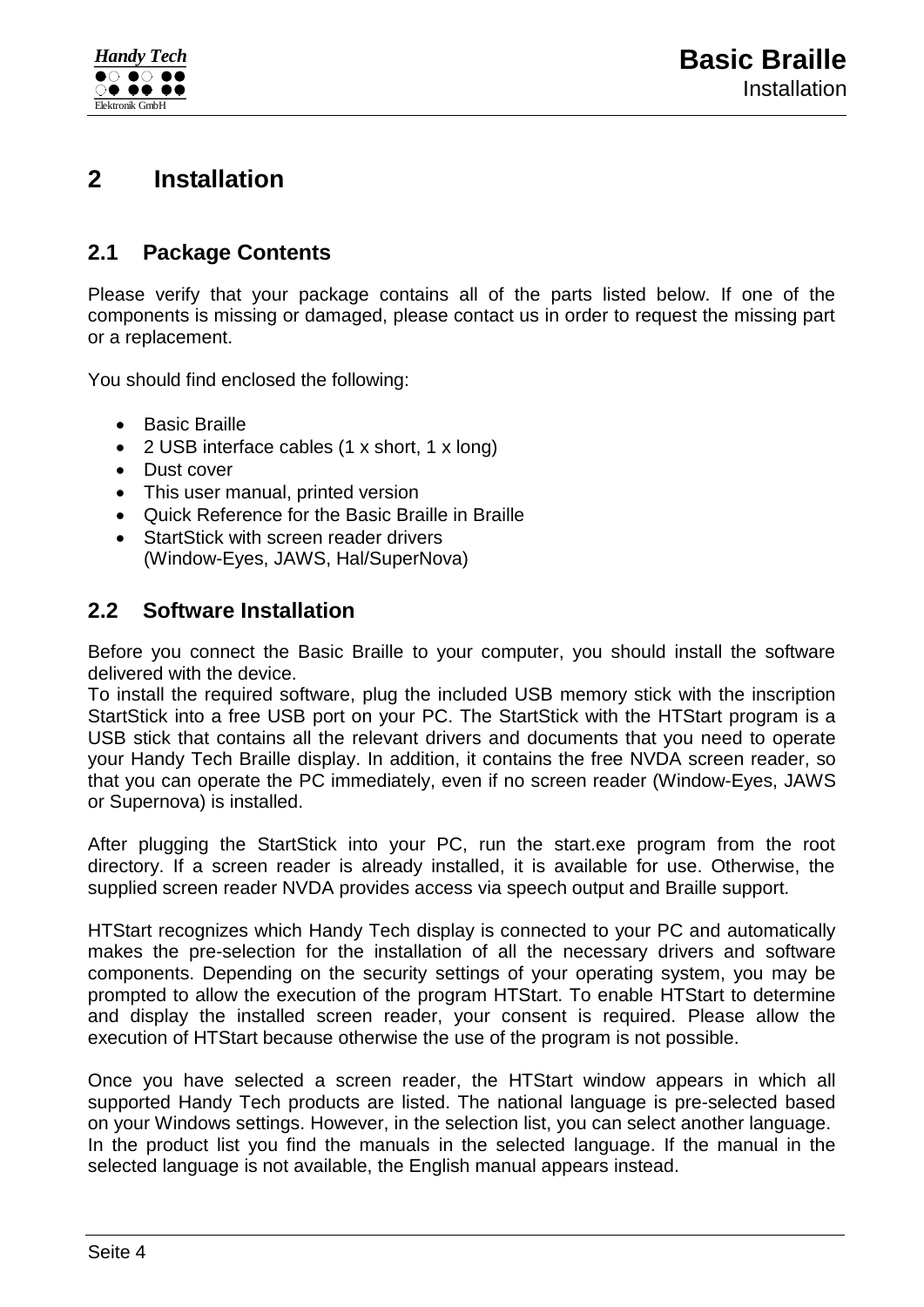

You can choose the following components of the software, to be installed:

- JAWS driver: latest Braille display driver for JAWS for Windows
- Window-Eyes driver: latest Braille display driver for Window-Eyes
- HAL/Supernova driver: latest Braille display driver for HAL/Supernova
- User manual: this user manual.

We recommend that you use the default setting for the installation. All required software components will be installed. After completion of the installation program you will find a group named "Handy Tech" in programs in the start menu. Here you find the following subfolders:

- BrailleDriver: here you find the key settings of your Basic Braille for your screen reader and the configuration program for the Braille display driver.
- Basic Braille: Here you find this user manual and the uninstall program.

After installing successfully you can hook on your Basic Braille on to your computer.

### <span id="page-5-0"></span>**2.3 Installation of the Bluetooth Tie-In**

If your Basic Braille features a Bluetooth transmission module, you can also establish a wireless connection between the Basic Braille and a computer or a cell phone, if they are equipped with wireless Bluetooth technology. You need to make sure that the wireless Bluetooth interface on your Basic Braille is active, by enabling the option "Bluetooth on" in the configuration menu like described in chapter [3.4](#page-10-0) [Configuration Mode.](#page-10-0) The wireless transmission radius is approximately 10 meters (10 yards or 33 feet).

#### <span id="page-5-1"></span> $2.3.1$ **Bluetooth-PC Tie-In**

- 1. Please make sure, that the Basic Braille is switched on and the Bluetooth function in the configuration mode is enabled.
- 2. Select "Bluetooth Devices" from the control panel or from your system tray and press the context menu key.
- 3. Select the "new device/connection" item
- 4. "Add Bluetooth Device Wizard" will appear.
- 5. All detected Bluetooth devices will be listed. Select the Basic Braille from the list and press "Next".
- 6. Normally the PC will create a pairing code which you accept by pressing "Next".
- 7. Now the pairing will be done and the needed drivers will be installed. Please wait a moment. Please confirm by pressing "Finish".

Your Basic Braille now has a wireless connection to the PC, and you can utilize all of its functions, as if it were connected via the USB cable.

Note: If you move the Basic Braille beyond the Bluetooth connection's communications radius (10 meters/yards), the connection to the PC will be interrupted. The connection will automatically be re-established by Handy Tech's Braille device driver once you move back within range. For this you need to have installed the latest Braille display driver (see chapter [2.2](#page-4-2) [Software Installation\)](#page-4-2).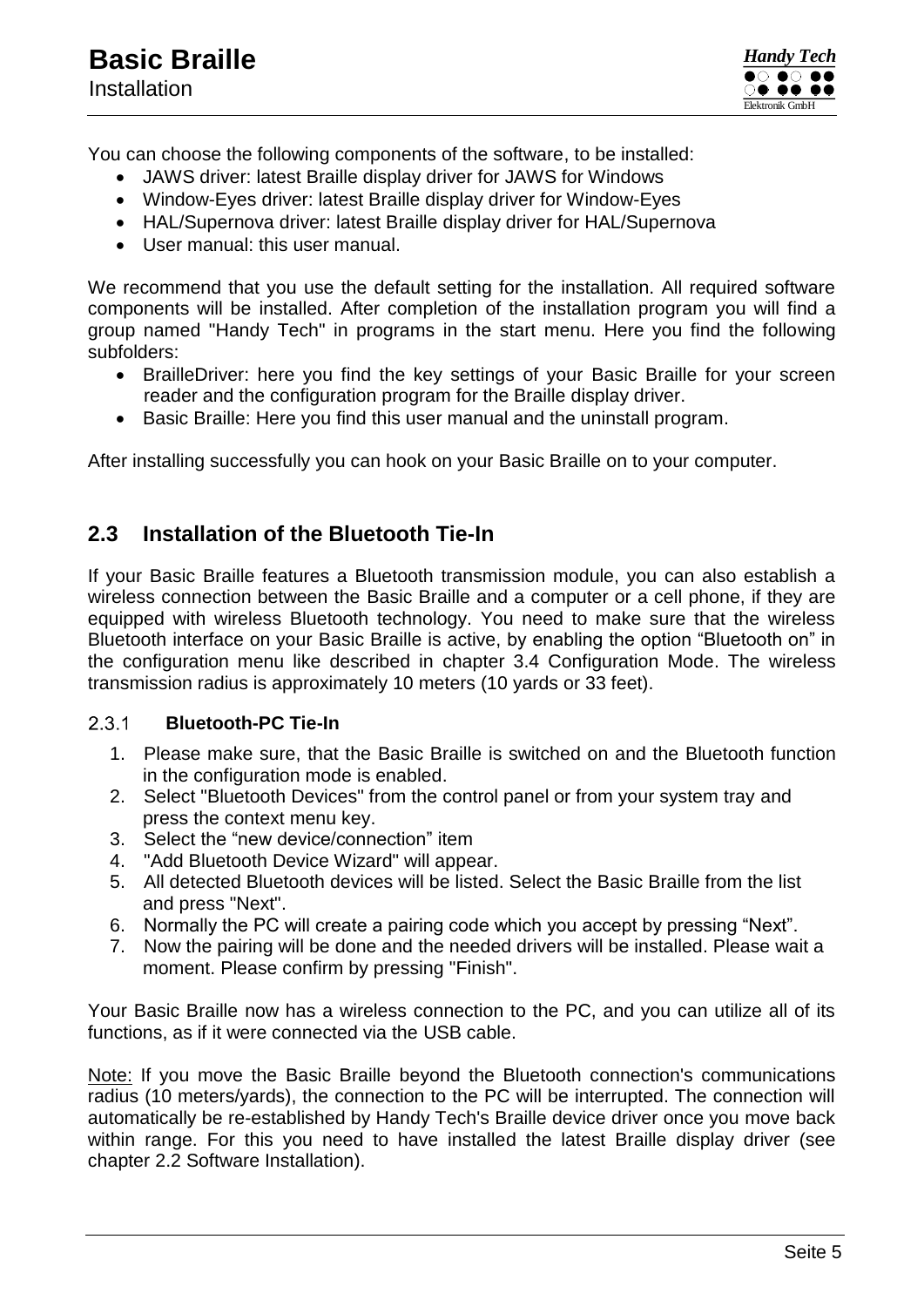#### <span id="page-6-0"></span> $2.3.2$ **Bluetooth Apple iOS Device Tie-In**

Mobile Apple devices, such as the iPhone or iPad, include a screen reader by default, which enables blind people to operate the devices by speech and Braille output. In order to connect the Basic Braille via Bluetooth with an Apple device, you have to activate VoiceOver first. Please follow these steps:

- 1. Please make sure that the Basic Braille is turned on and the Bluetooth option in Config mode is turned on.
- 2. Open "Settings" on the home screen of your iOS device.
- 3. Choose "Accessibility from the "General" page.
- 4. Turn VoiceOver on.
- 5. Choose "Braille" on the Accessibility page.
- 6. If Bluetooth is off, the iOS device will remind you and you should turn it on now.
- 7. The iOS device is now searching for Bluetooth Braille displays. Please choose the Basic Braille from the list.
- 8. The Bluetooth connection will be established and you can read the text from the iOS device on the Braille display.

Note: if the connection was interrupted because you have turned off or put to sleep mode the Basic Braille and/or the Apple device, please turn on/wake up the Basic Braille first.

#### <span id="page-6-1"></span>**Bluetooth-Android Device Tie-In**

Android devices, such as the Samsung Galaxy Sx, include the screen reader TalkBack by default, which enables blind people to operate the devices by speech. This is pre-installed on most Android devices and can be activated under Settings>Accessibility. For Braille support an additional App, called BrailleBack, is needed which you can download and install via Play Store. In order to connect the Basic Braille via Bluetooth with an Android device, please follow these steps:

- 1. Please make sure that the Basic Braille is turned on and the Bluetooth option in Config mode is turned on.
- 2. Activate Bluetooth on the Android device and search for new devices.
- 3. After some seconds, the Basic Braille will be found and listed in the device list.
- 4. Start the pairing process by double click on the Basic Braille.
- 5. If the paring was successful, you'll hear the message "device connected".
- 6. Open BrailleBack on the Android device. You can find it under Settings>Accessibility.
- 7. The Bluetooth connection will be established and you can read the text from the Android device on the Braille display.

Note: if the connection was interrupted because you have turned off or put to sleep mode the Basic Braille and/or the Android device, please turn on/wake up the Basic Braille first.

### <span id="page-6-2"></span>**2.4 Connecting the USB Cable**

To connect your Basic Braille to a PC or laptop computer via USB interface, you will need one of the two USB cables that came with your Basic Braille. The USB cable has a small micro USB plug on one end. The other end features a bigger flat plug. If you want to use a different USB cable, please make sure that it is not longer than 3 meters (118 inch).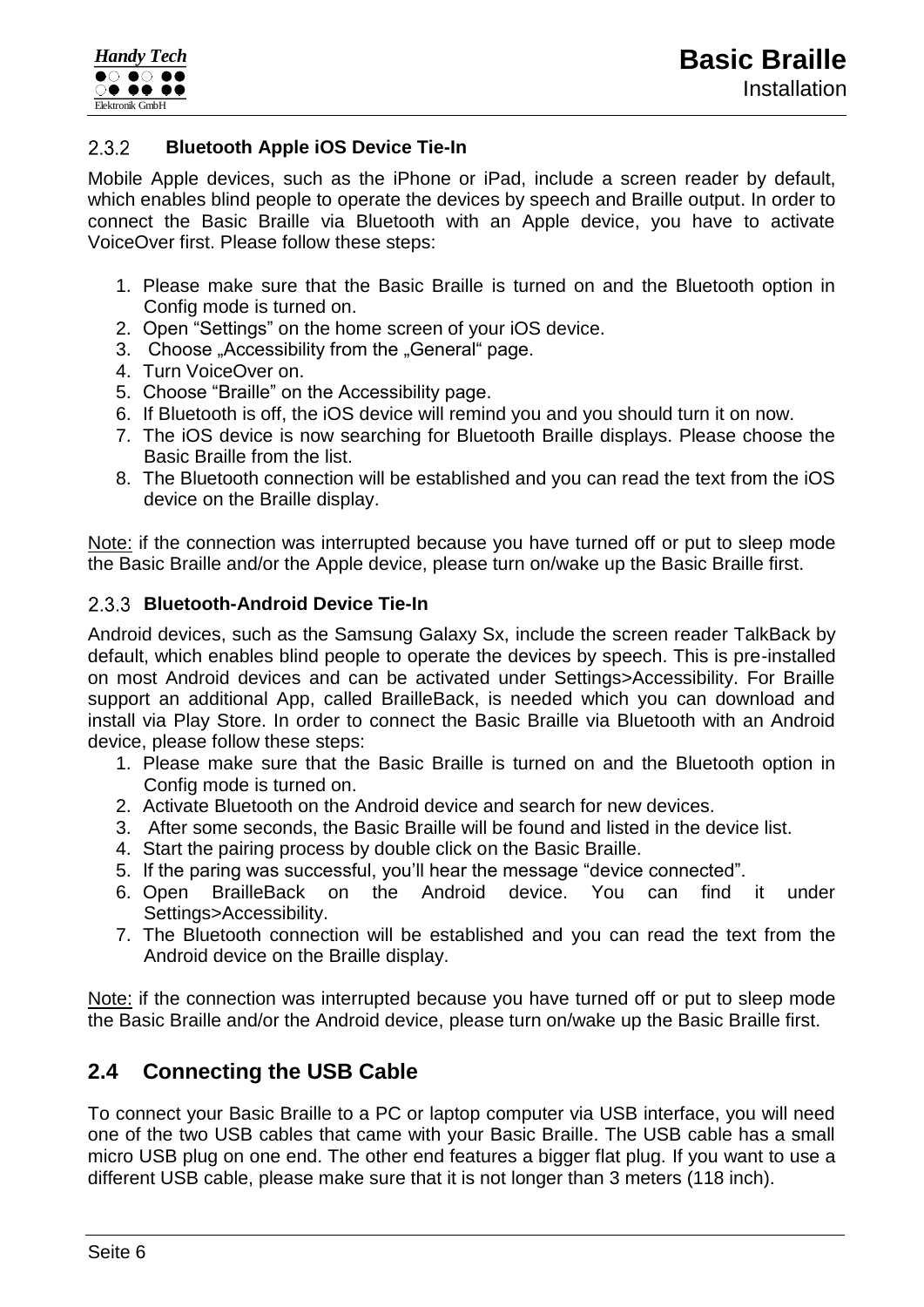Please connect the micro USB plug to the micro USB port on the right side of your Basic Braille. The flat plug is then plugged into the PC's USB port.

If the Basic Braille is to be used as a medical device, the PC must conform to all Medical Device Standards, or else it must have a ground connection or be connected to an isolating transformer. Even if you are not using the Basic Braille as a medical device, we recommend connecting it only to a grounded PC. Otherwise you might feel the voltage on the housing, which is harmless and permitted for non-medical devices but unpleasant.

When the PC is turned on, the Basic Braille will automatically be recognized by USBenabled operating systems. If recognized by the PC, the USB connection becomes primary. If the Bluetooth interface is active, it might be the primary channel. In this case please press dot [2] and [5] together for approx. one second, to switch to the USB channel.

The power for the Basic Braille is supplied via the USB interface. The Basic Braille without Bluetooth interface will turn on automatically as soon as the USB cable is connected and the PC is turned on.

You can turn on the Basic Braille by a short press on [4] and turn it off by pressing [4] for 5 seconds. The Basic Braille with Bluetooth can be switched off by pressing [4] for 2 seconds, if no connection to any device is established.

Note: If using the Basic Braille with Windows 8, 8.1 or 10, a screen reader must be active. If there is no screen reader running, Windows will disconnect the Basic Braille when pressing any Braille key. In order to use the Basic Braille again, you must switch it off and on.

### <span id="page-7-0"></span>**2.5 Using USB and Bluetooth at the same time**

From firmware version 3, you can use an USB and Bluetooth connection at the same time. If you have connected the Basic Braille for example via USB to your PC or laptop, you can hook on parallel a smart phone or a second PC via Bluetooth.

To switch between these two connections, press dot [2] and [5] together for 1 second. Please note, that the Bluetooth setting in Config Mode must be "ON" or "AUTO".

If you choose "AUTO", the Bluetooth channel will be active for 15 minutes after switching on the Basic Braille. If no connection will be established in this time, the Bluetooth interface will be deactivated in order to save battery live.

After switching the interface channel, the Basic Braille shows the following messages:

- **Disconnected:** no connection, switching not possible
- **Bluetooth only / USB Only:** only one connection, switching not possible
- **USB Bluetooth:** the USB connection becomes primary
- **Bluetooth USB:** the Bluetooth connection becomes primary

Note: While switching between USB and Bluetooth it might happen, that the screen reader is sending data to the Basic Braille and you cannot see this message because it appears very shortly.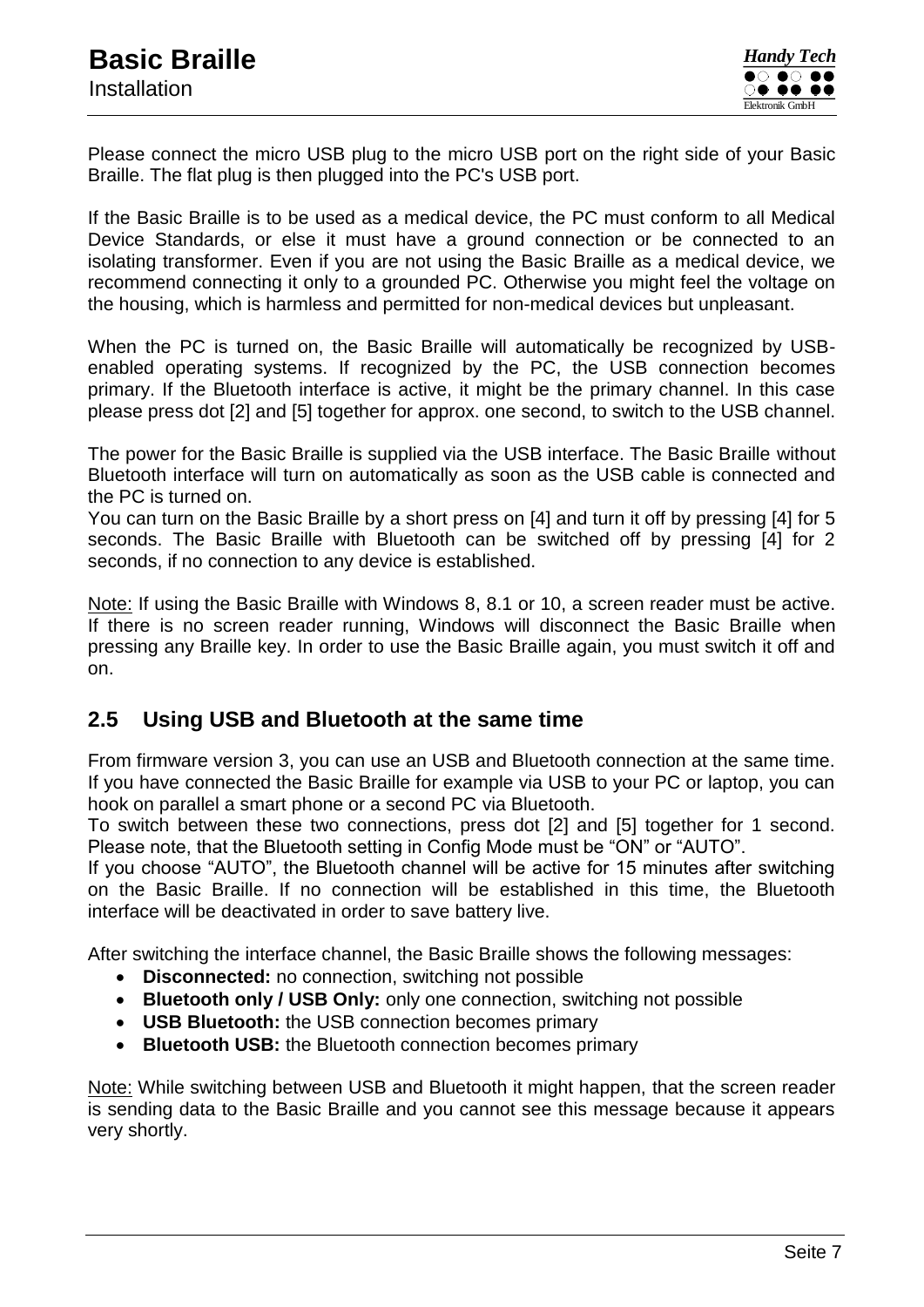

### <span id="page-8-0"></span>**2.6 Technical Specifications**

- 1 micro USB B Port
- 6 keys, 3 right and 3 left of the Braille display
- Supply voltage: 5 V, 200 mA

#### **With wireless Bluetooth Technology:**

- Lithium Polymer Akku Typ LP 503759
- Battery charging time: 3 to 4 hours
- Battery duration: approx. 15 to 25 hours, depending on the number of modules
- Power consumption while charging: 500 mA

#### **Dimensions and weights:**

- $\bullet$  Height: 0.75 inch  $(1.9 \text{ cm})$
- $\bullet$  Depth: 3.6 inch  $(9.1 \text{ cm})$

| <b>Number of</b><br><b>Modules</b> | <b>Width</b>        | <b>Weight without</b><br><b>Bluetooth</b> | <b>Weight with</b><br><b>Bluetooth</b> |
|------------------------------------|---------------------|-------------------------------------------|----------------------------------------|
| 16                                 | 7.6 inch (19.3 cm)  | $0.73$ lb $(330$ g)                       | $0.79$ lb $(360$ g)                    |
| 20                                 | 8.6 inch (21.8 cm)  | $0.86$ lb $(390q)$                        | $0.93$ lb $(420 g)$                    |
| 32                                 | 11.6 inch (29.5 cm) | 1.26 lb $(570 g)$                         | 1.32 lb $(600 g)$                      |
| 40                                 | 13.6 inch (34.7 cm) | 1.48 lb $(670 g)$                         | 1.54 lb $(700 g)$                      |
| 48                                 | 15.6 inch (39.8 cm) | 1.70 lb $(770 g)$                         | 1:76 lb $(800 g)$                      |
| 64                                 | 19.7 inch (50.1 cm) | 2.27 lb $(1030 g)$                        | 2.34 lb $(1060 g)$                     |
| 80                                 | 23.8 inch (60.4 cm) | 2.73 lb $(1240 g)$                        | 2.80 lb $(1270 g)$                     |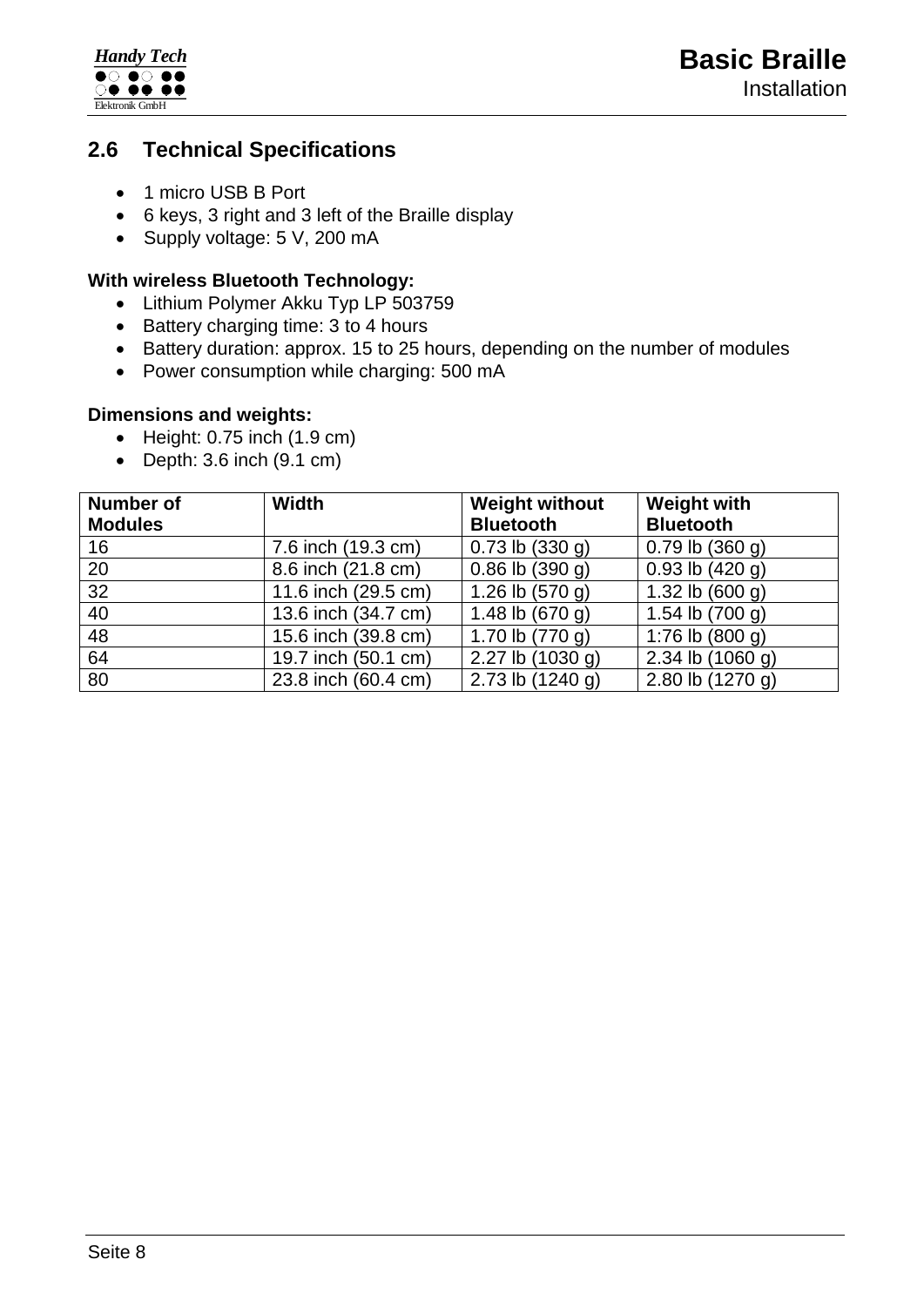

### <span id="page-9-0"></span>**3 Start-Up**

### <span id="page-9-1"></span>**3.1 Turning the Power On**

Please make sure that the Basic Braille is connected to your PC with a USB interface cable, and the PC is on. If necessary, turn on the Basic Braille by pressing [4] shortly.. The Braille display shows the following welcome message:

#### **'Handy Tech Basic Braille Ver. x.xx '**

If you are using the Basic Braille with Bluetooth, the welcome message also includes also the status of the Bluetooth interface which was set in Config mode:

**'Handy Tech Basic Braille V x.xx BT ON'** or **'Handy Tech Basic Braille V x.xx BT OFF'** or **'Handy Tech Basic Braille V x.xx BT AUTO'**

If the option "Battery charge disable" in Config mode is enabled, you will see this message approx. 2 seconds before the welcome message (Basic Braille with Bluetooth only).

"x.xx" is the version number of your Basic Braille's firmware (for example 3.3). Please notice that there is a number sign in front of the version number.

As soon as the screen reader sends information to the Basic Braille, the welcome message disappears, and the new data will be displayed.

### <span id="page-9-2"></span>**3.2 Energy Saving Features**

If no key is pressed or the display does not change on the Basic Braille for 30 minutes, the device will switch into sleep mode. In sleep mode, the Braille modules are turned off and some of the electronic modules are also deactivated. As soon as any key is pressed or receiving any information from the screen reader, the Basic Braille is immediately fully operational again. You will recognize this because the tactile pins of the Braille modules will be pushed back up.

After 8 hours in sleep mode the Basic Braille turns itself completely off. You can turn it on again by a short press on [4] . Read chapter [3.4](#page-10-0) [Configuration Mode](#page-10-0) to learn how to switch off the energy saving feature.

### <span id="page-9-3"></span>**3.3 Operation as a Braille Display**

In order to operate the Basic Braille as a Braille display under any Windows operating system, you need a screen reader program to control the display, which is not included with the Basic Braille.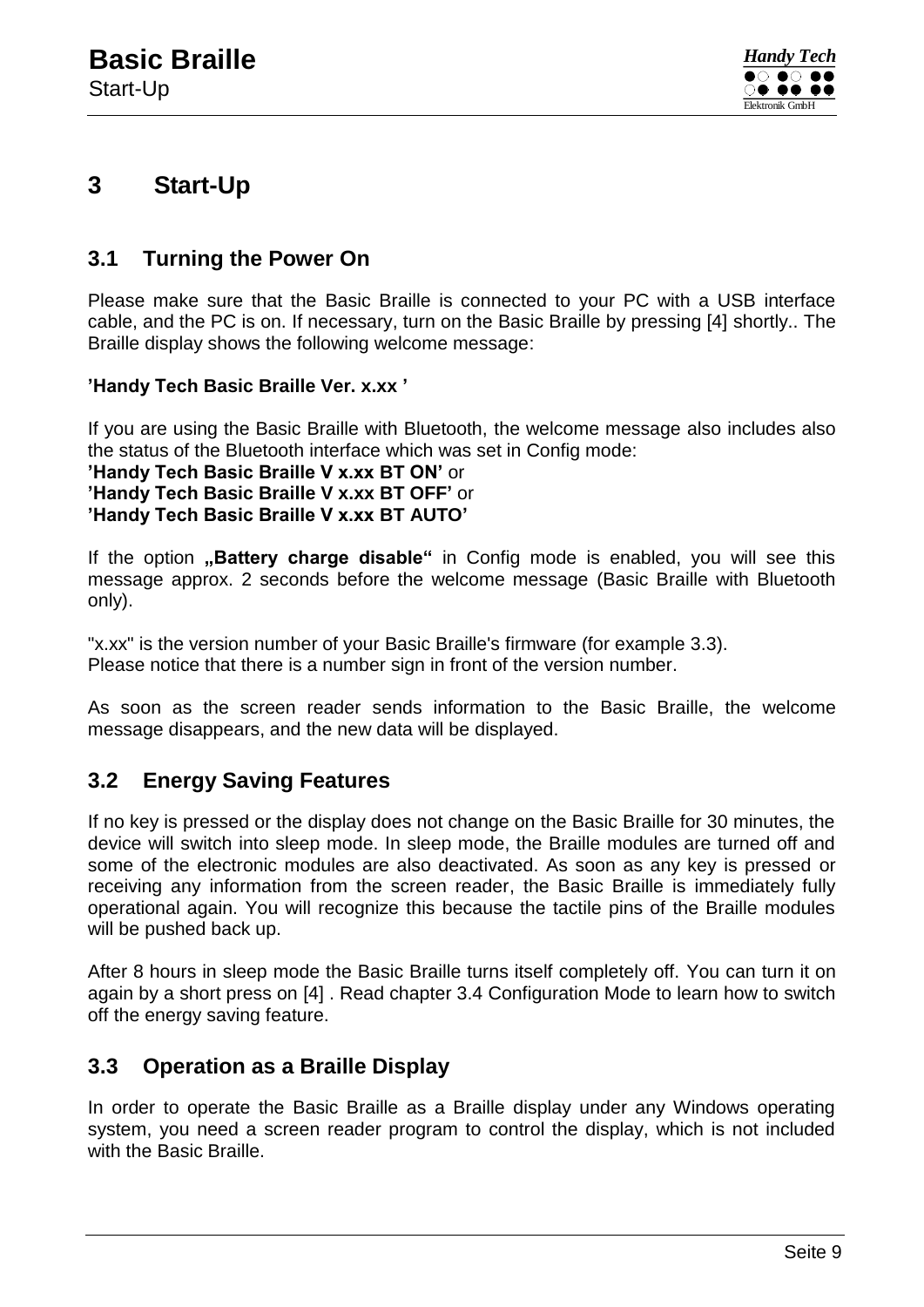Please make sure that your Basic Braille is properly connected and switched on before starting up the screen reader program, because otherwise the screen reader will not be able to detect it. As a rule, the screen reader will display the currently selected position within the active window on the Braille display. For example, if you are moving through a menu, the selected menu item is displayed. In word processing programs such as Microsoft Word, you can also position the cursor with the [CR] keys. In addition, the [CR] keys also allow you to activate menu items or functions directly (e.g., when you are prompted for a yes or no answer with **'y/n'**, pressing the [CR] key above the "y" has the same effect as entering [y]).

The screen reader program converts the text and graphic contents of the Windows screen into speech and Braille. Generally, the computer's built-in sound card is employed for the speech output function. The display of Braille is achieved with the help of your Braille display, after the screen display information has been forwarded from the screen reader to the Braille display. All standard screen readers are compatible with Handy Tech's Braille System series. During the installation of the screen reader software, all you need to do is to select Handy Tech. The Braille output will then automatically adjust correctly to your Basic Braille.

If you start your screen reader, a small window appears when the program is started up for the first time and displays the name of the Braille display detected by the program (in this case Basic Braille), the interface used for communication currently selected. The various screen reader program functions are assigned to specific keys on your Basic Braille.

Section [5](#page-17-0) [Screen reader Operations](#page-17-0) provides basic information on the use of the screen readers Window-Eyes, JAWS for Windows and Hal/Supernova.

### <span id="page-10-0"></span>**3.4 Configuration Mode**

Configuration mode can be activated by holding down all six keys  $[1 - 6]$  for longer than 5 seconds. When the unit switches into Configuration Mode the message **'Config Mode'**  appears on the Braille display.

Note:

Please note that any settings you make here have a significant effect on the operation of the Basic Braille. Make sure that you are completely certain what these effects will be before you make any changes. All settings remain stored even if the Basic Braille is switched off.

The keys on the Basic Braille now have the following functions (non-functional keys are not listed):

For not assigned keys you get the message **'no function'.**

- [1] Energy saving mode on/off If energy saving mode is on, the Braille display is turned off after 30 minutes of inactivity. The following messages will appear on the Braille display: **'Sleep mode ON' 'Sleep mode OFF'**
- [2] Battery status (only Basic Braille with Bluetooth) **'Battery EMPTY'**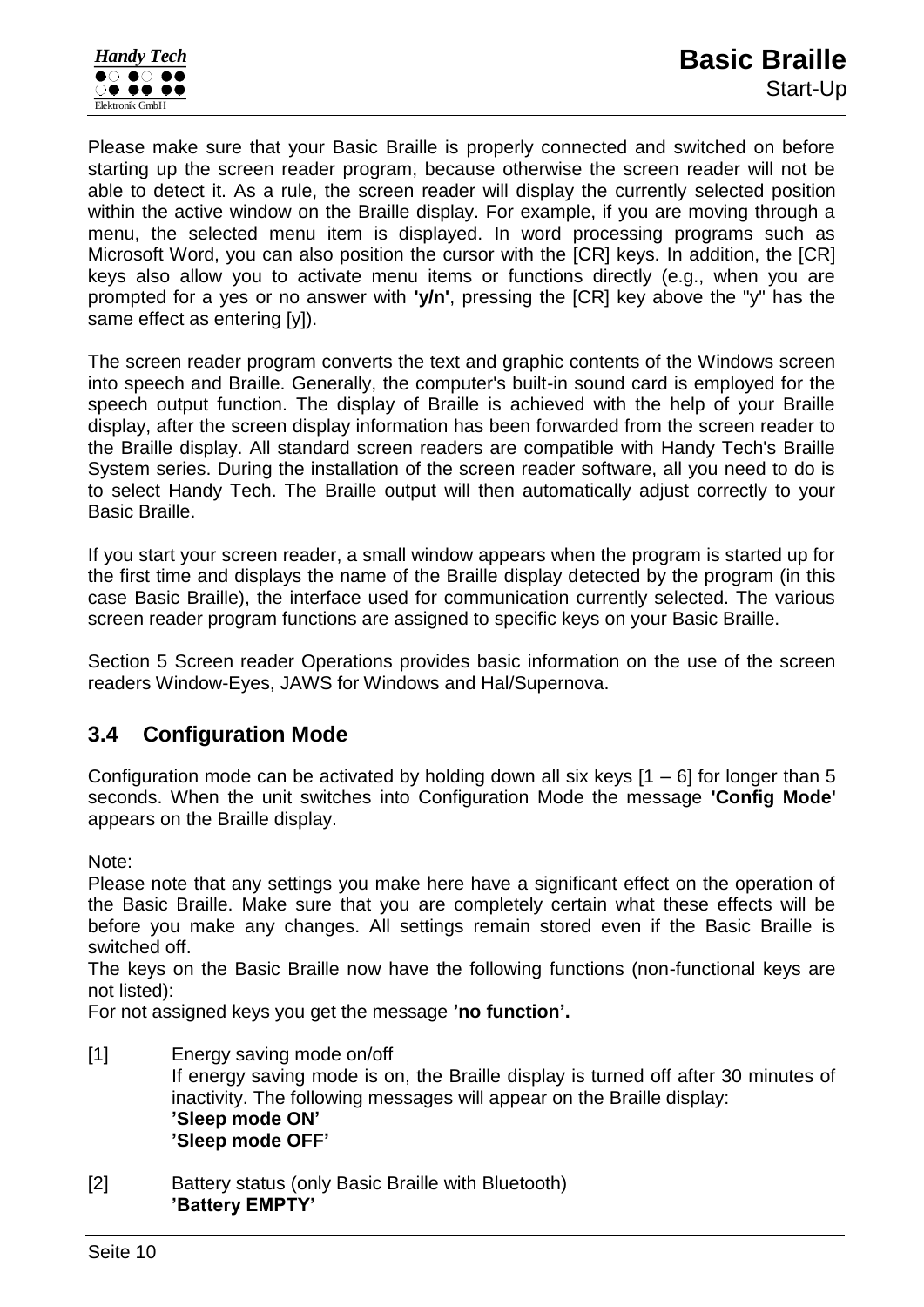

#### **'Battery LOW' 'Battery MEDIUM' 'Battery HIGH' 'Battery FULL'**

If the Battery is actually charging, the message ends with **'charging'**. If you read the message **'Battery state not available'** you are supposed to charge the Battery for approximately 4 hours until the Basic Braille shows **'Battery FULL'.**

[3] Bluetooth settings (only Basic Braille with Bluetooth)

Here you can enable or disable the Bluetooth interface.

**'Bluetooth OFF':** You can connect the Basic Braille only via USB cable to the PC.

**'Bluetooth ON':** You can also connect the Basic Braille via Bluetooth to the PC. **'Bluetooth AUTO':** The Basic Braille will look for a Bluetooth connection for 15 minutes. If no connection will be established, the Bluetooth interface turns off. PC or mobile device cannot find the Basic Braille until you switch it on again. The chosen setting (ON, OFF, AUTO) will be shown in the welcome message after switching on the Basic Braille.

[4] Toggle Battery warning on/off (only Basic Braille with Bluetooth) If the battery is low, the Basic Braille can remind you to charge it.

**'Low battery warning ON':** If the battery life reaches a critical value, dots 7 and 8 are blinking every 15 seconds. The battery life will then last approx. 10 to 15 minutes more. Please charge the battery immediately.

**'Low battery warning OFF':** The Basic Braille does not remind you to charge the battery.

[5] Permit battery charging (only Basic Braille with Bluetooth)

**'Battery charge disabled':** The battery will not be charged if the Basic Braille is connected via USB to a PC. This setting is useful if you are on the road with a laptop which has a lower battery life than the Basic Braille. It's saving the laptop's power. But if the Basic Braille is turned off, it´s battery will be charged anyway, even if you have chosen "Battery charge disabled". If you want to save the laptop's power, we recommend disconnecting the Basic Braille. This message will be shown before the welcome message, while turning the Basic Braille on to remind you that the battery will not be charged. If the battery is low, the Basic Braille takes only a little power (100 mA) from the laptop for operating the Basic Braille and slowly charging the battery. Therefore you can always use this setting for USB connection.

**'Battery charge enabled':** The Basic Braille´s battery will be charged via USB. We recommend this setting, if your PC is connected to a power outlet.

- [6] Exit Configuration Mode The new settings will be in force.
- [CR1 together with the last CR] according to the length of the Braille display activates mirror mode.

Mirror mode turns the Braille display upside down and also changes the key settings accordingly. Now you can use the Basic Braille upside down with the CR keys facing towards you.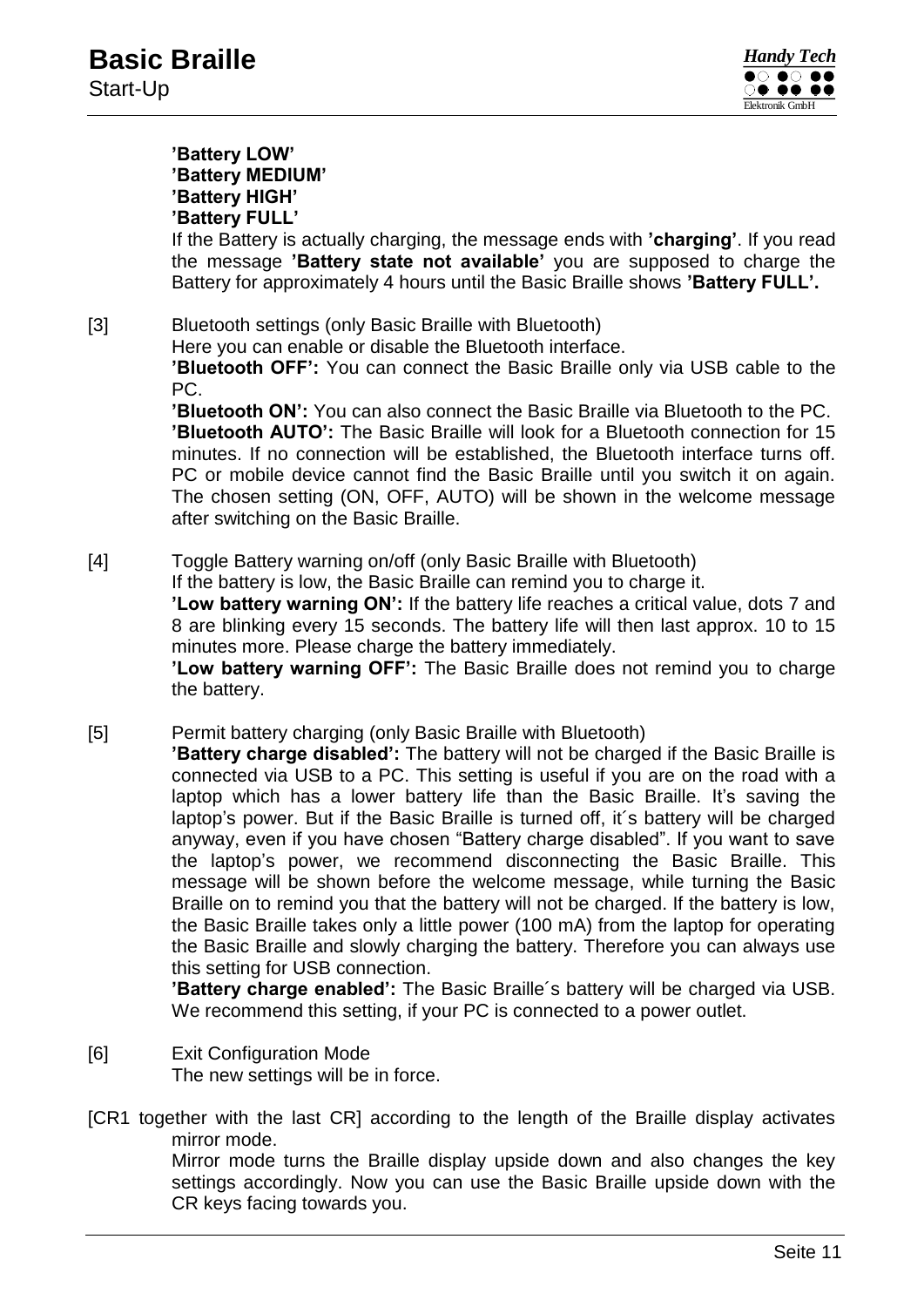

The Braille display shows the message: **'Mirror mode ON' 'Mirror mode OFF'**

- [CR3] Shows serial number of the Basic Braille.
- [CR5] test mode
- [CR7] changing control speed of the Braille pins (only Basic Braille 80) **'High USB power off':** The control speed of the pins is normal. **'High USB power on':** The control speed of the pins is fast. Therefore the Basic Braille takes more power from the PC which may cause problems on some Laptops.

Some cursor routing keys are assigned for in-house service functions.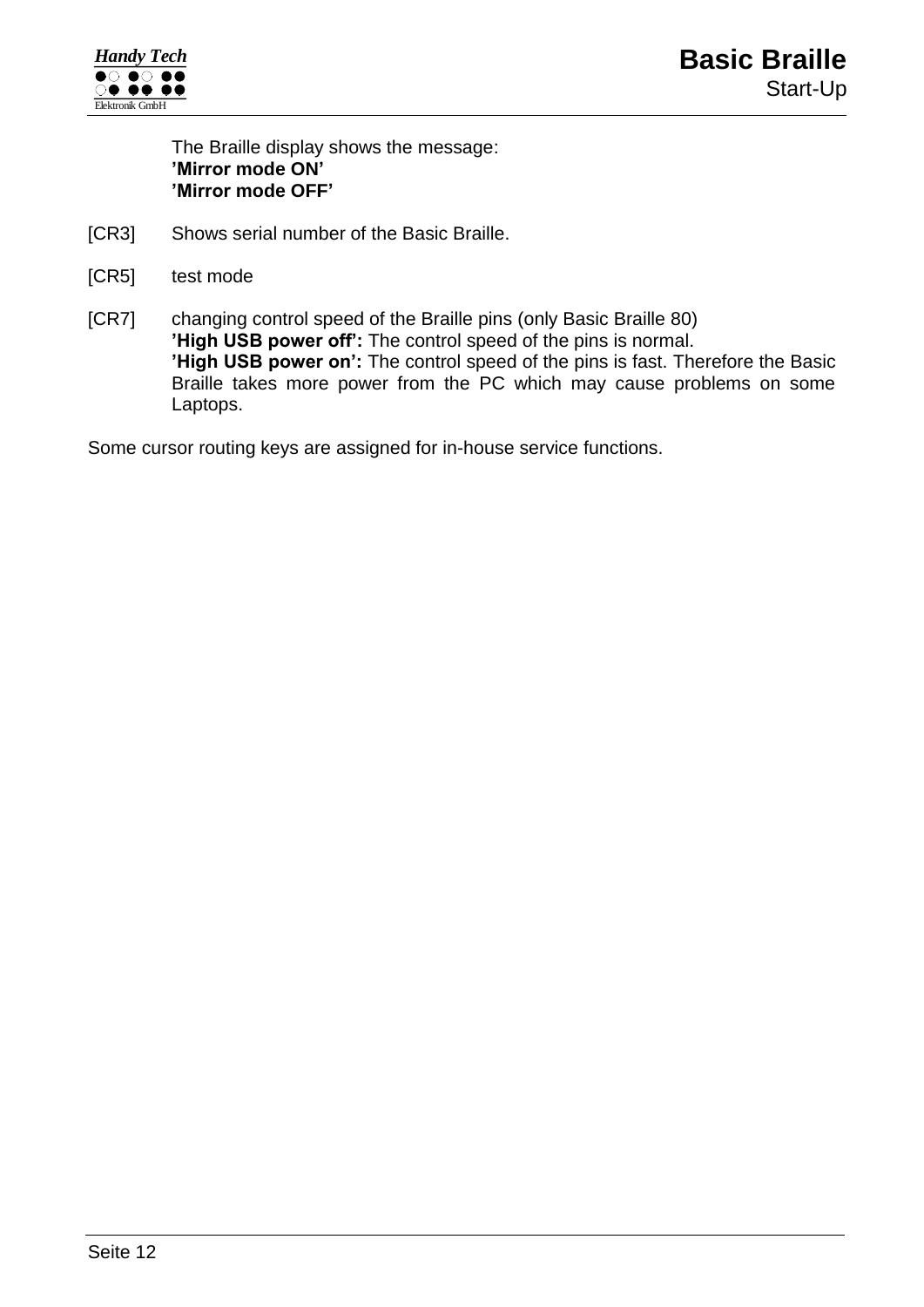## <span id="page-13-0"></span>**4 Settings for Handy Tech Braille Displays**

The universal Handy Tech Braille display driver features several optional settings for operating your Basic Braille with your PC and screen reader. In order to open the Settings window, press [1] and [6] simultaneously. The Settings window can also be opened up from the Start menu, under "Programs – Handy Tech – Configure Braille display driver". The Braille display driver does not need to be running.

There are the following six tabs in the Settings window:

- Connection
- $\bullet$  ATC
- Status Cells
- Key Actions
- Miscellaneous
- $\bullet$  Info

Your changes in the settings of the different tab sheets will be saved by pressing the OK or Apply Button. If you choose the OK Button, the dialog will be closed.

The following sections provide more details about the settings that are available on these six tabs.

### <span id="page-13-1"></span>**4.1 Connection**

The check box "Activate Driver" is checked to enable your Braille display to be driven by the screen reader. If you uncheck this box, the driver will be deactivated, and you will not be able to drive any Handy Tech Braille display.

The field "Device Detection" provides two options: "Automatic" means that your screen reader will detect the Braille display regardless of the interface through which it is connected to your PC. The second option is to specify a fixed interface at which the screen reader should look for the Braille display. In the corresponding combo box you can choose one of the existing COM interfaces. The type of the interface (e.g. USB) will also be shown.

The field "Show Pop-Up Braille Display Information" allows you to specify whether you want to be informed which Braille display system is connected to which of your PC's interfaces at the start-up of the screen reader. If this setting is activated, there will be a small pop-up box during start-up containing the Braille display driver's version number, the detected Braille display and the interface designation.

Here, you have the following three options:

- When changing device or interface: The pop-up box appears only if you have connected a different Handy Tech Braille display to the PC, or if you have connected the same Braille display to a different interface on your PC.
- Never: The pop-up box will not be displayed during start-up.
- Always at start: Every time your screen reader starts up, the pop-up box will be displayed.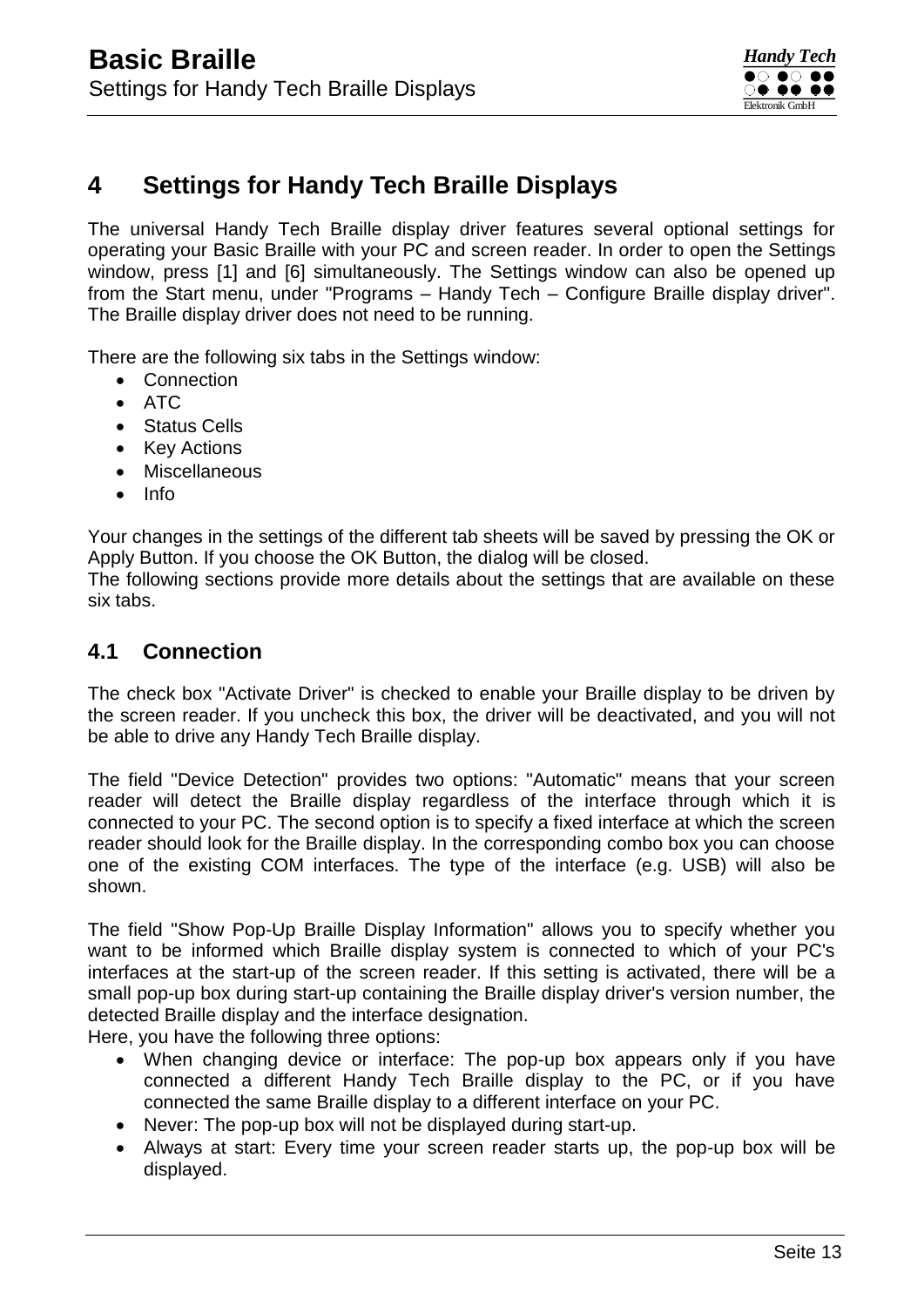If the check box "Connect Braille display even when switched on after start up" is checked, the Braille display may be connected to the computer while the screen reader is already running, and the Braille display will be recognized. By default, this check box is unchecked.

Checking the check box "Reconnect Braille display automatically when disconnect" instructs the screen reader to search for the Braille display in brief intervals if there has been a disconnection. For example, if you turned off the Braille display in order to install the power cable, the screen reader will continuously search for a Braille display until you turn the power back on. By checking the check box "Notify when searching for connection" you can cause the screen reader to inform you of this process. If you do this, you will receive the message "Searching Basic Braille" at short intervals.

### <span id="page-14-0"></span>**4.2 ATC**

The Handy Tech ATC technology, which is available only for the Active Star, Active Braille and Modular Evolution, detects your reading position on the Braille display, thus providing you with innovative features in the operation and control of the PC. This tab is shown only if your screen reader supports the ATC functions through the Handy Tech Braille display driver.

### <span id="page-14-1"></span>**4.3 Status Cells**

The so-called status modules on your Braille display are used to indicate where your current position is on the screen, such as within a menu or within a text field. Exactly which information is shown on the status modules depends on the screen reader. On the "Status Cells" tab, you can specify some of the options for these status modules.

The field "Device" allows you to specify which Handy Tech Braille system or Braille display you are using. By default, the actually connected device is recognized and becomes the default setting here. However, this setting provides you with the option of configuring other Handy Tech Braille displays, even though they are not currently connected to the computer.

In the next field, you can specify the size of the status display section. As a default, four Braille elements are used as status modules. There is automatically one blank position inserted between the status modules and the remaining positions on the Braille line. The blank element has no function.

The field "Position of status cells" allows you to specify whether the status modules should be displayed on the left or right side of the Braille line. By default, they are displayed on the left.

The check box "Display status cells" lets you enable and disable the status display. The status information is not displayed by default.

### <span id="page-14-2"></span>**4.4 Key Actions**

This tab sheet allows you to adjust the behavior of the single keys strokes of your Basic Braille in the following three different ways: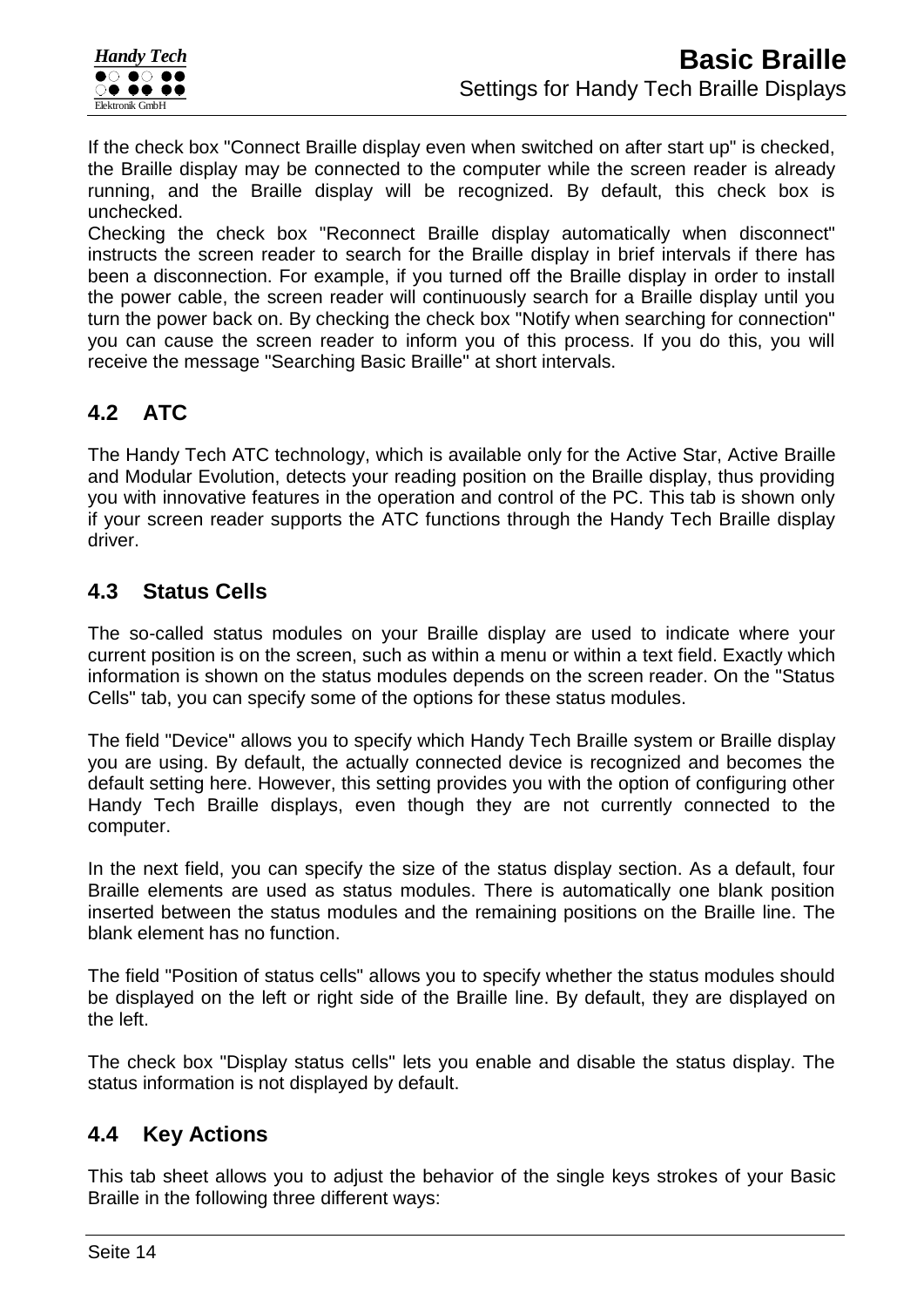- Key Lock: Keys, defined as locked, will be ignored when pressed.
- Fast Keys: Keys, defined as fast keys, performs their action already when pressed and not – as usual – when released.
- Repeat Keys: Keyes, defined as repeat keys, will repeat their action continually while be pressed.

#### <span id="page-15-0"></span> $4.4.1$ **Key Lock**

Single keys of the Basic Braille can be locked to prevent unintentional functions by pressing a key by mistake. This is helpful when starting to learn how to use the Basic Braille.

With the checkbox "Use Key Lock", you can activate this function. The button "Locked Keys…" will open the dialog "Define locked keys for device". In the list box "Device" the connected Braille display is already preselected. In the list box "Available keys" you choose the keys to be locked. With the "Add" button you move the selected key into the list box "Locked keys". The "Remove" button removes the key back to the available keys. By default, no keys are locked.

#### <span id="page-15-1"></span> $4.4.2$ **Fast Keys**

Fast keys are keys which initiate their assigned functions as soon as the key is pressed, instead of when the key is released. If one of the keys to be used in a key combination is a fast key, the fast key must therefore be pressed last.

The check box "Use Fast Keys" is used for enabling this function. The button "Fast Keys…" will open the dialog "Define Fast Keys for device". In the list box "Device" the connected Braille display is already preselected. In this dialog you can then select the keys you want to define as fast keys from the list box "Available keys" and move them by pressing the "Add" button into the list box "Fast Keys".

By default, no keys are defined as fast keys. There are no fast keys available for Braille input.

#### <span id="page-15-2"></span>4.4.3 **Repeat Keys**

With the settings under "Repeat Keys" you can specify the repeat interval at which a function initiated by a key is repeated when that key is held down. This feature makes it easier, for example, to navigate through a list, because you do not need to keep pressing the forward or backward key for each item in the list, but can simply hold down the key until the cursor is at the desired item.

The check box "Use Repeat Keys" is used for enabling this function. The button "Repeat Keys…" will open the dialog "Settings for repeat keys". In the list box "Device" the connected Braille display is already preselected. In this dialog you can then select the keys you want to define as repeat keys from the list box "Available keys" and move them by pressing the "Add" button into the list box "Repeat Keys".

The default setting is that key repeats are disabled. There is no key repeat available for Braille input.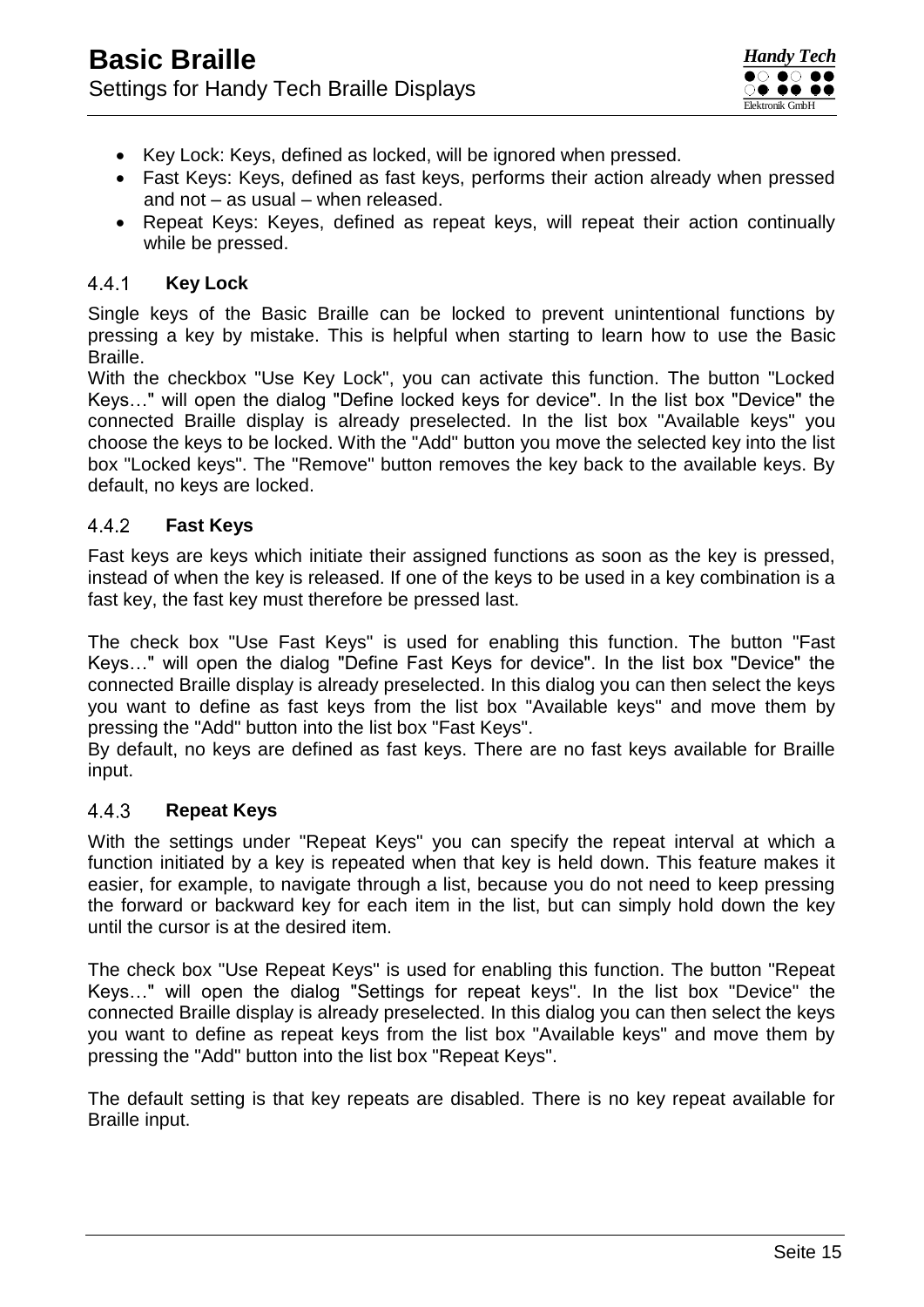

### <span id="page-16-0"></span>**4.5 Miscellaneous**

On the tab "Miscellaneous", you can specify whether your actions should be recorded in a log file. This function is useful if you need technical support. Please check this box only when asked to do so by your customer service representative.

In the field "Protocol file", you can specify where this log file should be saved.

The check box "Quick Entry in PC mode by Dot 7 as Back Space and Dot 8 as Enter" is not available for the Basic Braille since it has only 6 keys. On other Handy Tech Braille displays key [7] is used for backspace during Braille input, and key [8] for Enter when "quick entry" is activated.

### <span id="page-16-1"></span>**4.6 Info**

In the "Info" tab sheet you find important information about your Basic Braille and the driver software, you are using.

In the field "Active Braille display" you find the type of Braille display, you are using, as well as the interface it is connected to and the serial number of your Braille display. In addition you find a reference when the next recommended maintenance of your Braille display is due.

In the field "Driver properties" the type of screen reader, you are using is listed, as well as the version of your driver.

At "Your dealer" you get the contact details of your Handy Tech dealer with postal address, telephone number and E-mail.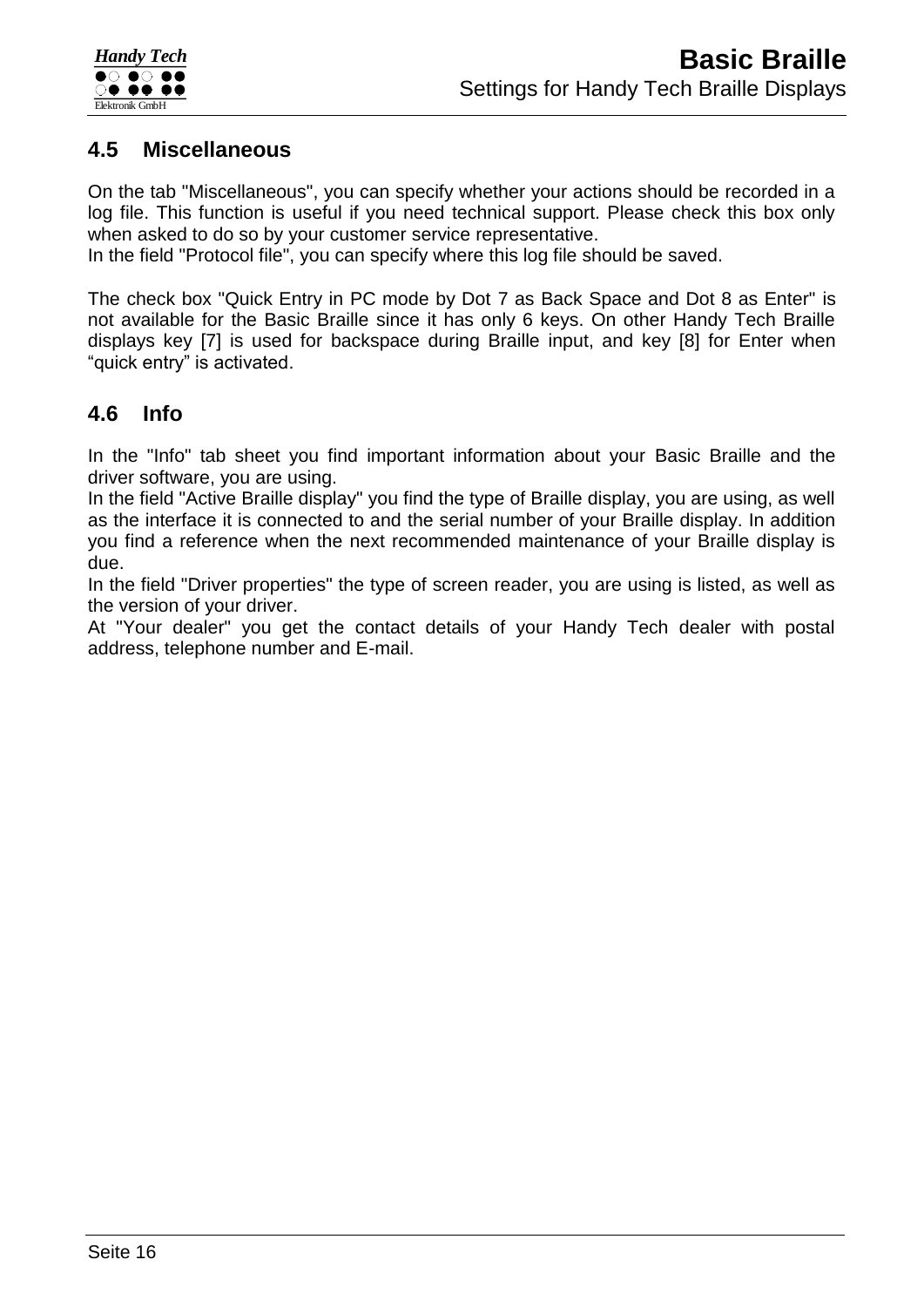## <span id="page-17-0"></span>**5 Screen reader Operations**

All screen reader programs are used to output the information contained on a computer screen and to convert it into speech and Braille in a format that can be used by blind persons. The Basic Braille serves to display the Braille data. Since only a small portion of the current screen contents can be displayed at any time on the Braille display, it is necessary for the screen reader to transmit only the information that is relevant in any given situation to the Braille display.

All screen readers on the market today provide "focused" Windows information after they start up, for example, if any menu item is highlighted under the Windows Start menu, this will be displayed on the Braille display by default. If you move the Windows focus up and down by using the arrow keys, these changes will automatically be shown on the Braille display.

In any editable text input field, the cursor is usually represented as a character of blinking Dots 7 and 8. If the cursor leaves the portion of the screen that is shown on the Braille display while you are entering text, the section shown on the Braille display will automatically move forward. You can move around within the text regardless of the cursor position by using the reading keys, with [3] or [6] for forward, and [1] or [4] for backward. By activating any Cursor Routing key, you can move the cursor directly to the desired position. If you want to return to where the cursor is after navigating for a while, you can usually accomplish this simply by pressing [2], or by moving the cursor with the arrow keys. Any marked text, which is shown inverted on a computer screen, is underlined with dots 7 and 8 on the Braille display.

Generally, it is possible for the speech output information to differ from the information shown on a Braille display. In the "Save" dialogue of Microsoft Word when quitting the program, for example, the speech output will read the text "Do you want to save the changes made to…?" followed by the button texts "Save," "Don't Save," and "Cancel." Only the buttons, however, will be shown on the Braille display. You can select the desired button by activating the cursor routing key above the button text. You can also review the text in the dialog box by pressing the [1], [3], [4] and [6] keys.

The Basic Braille is supported by various screen reader programs, such as:

- Window-Eyes
- JAWS
- Hal/SuperNova (Dolphin Systems)
- NVDA
- VoiceOver
- BrailleBack
- Blinux (SuSE LINUX)

The current driver for the screen reader programs Window-Eyes, JAWS and HAL is included on the StartStick that came with your Basic Braille.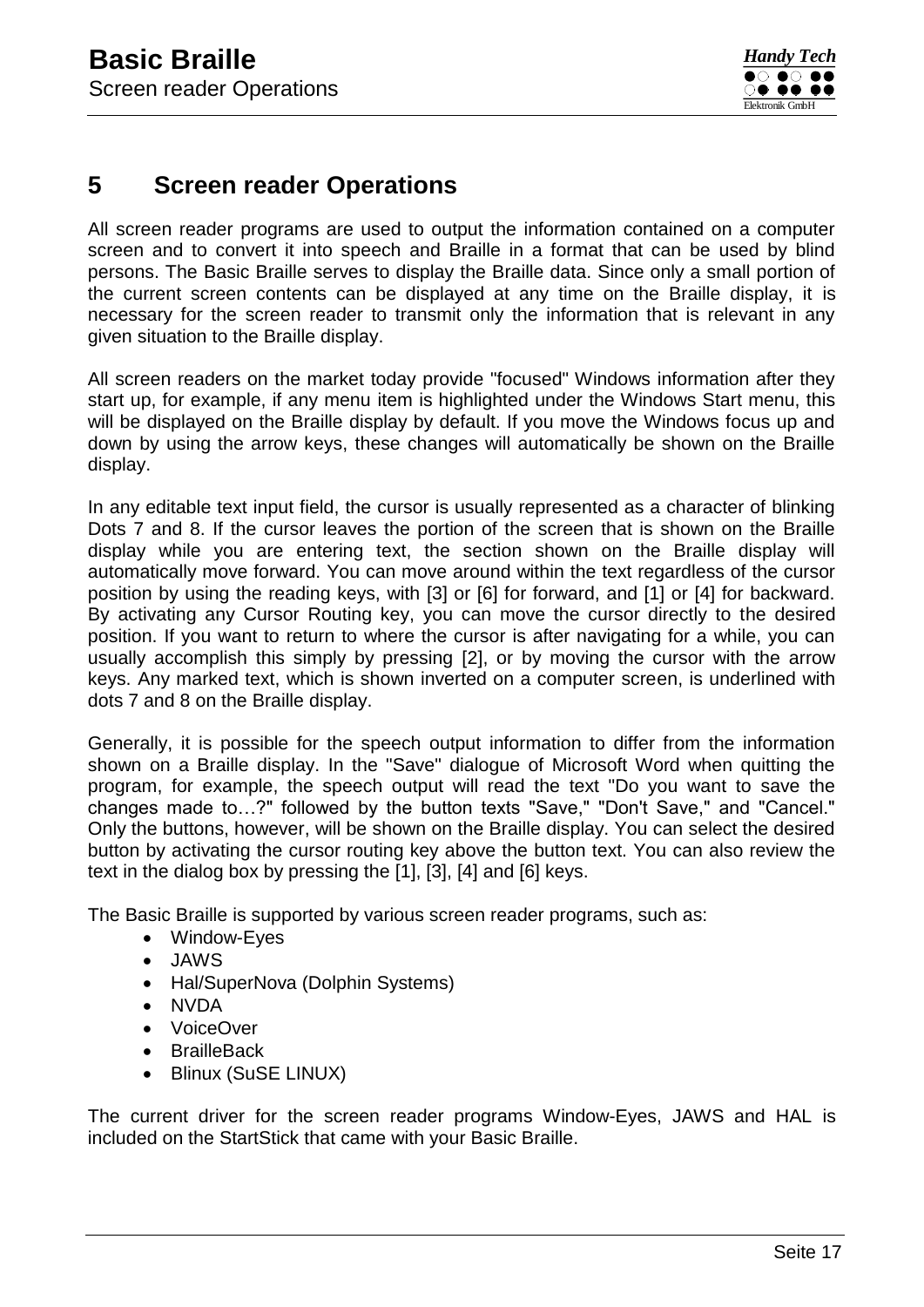The following table lists all functions associated with the Basic Braille's control keys. We have not included an exhaustive description of each of the functions, because these are contained in the screen reader´s manual.

| <b>Key Basic Braille</b> | <b>Function</b>                                           |  |  |
|--------------------------|-----------------------------------------------------------|--|--|
| 1 or 4                   | Move the Braille display to the left.                     |  |  |
| $3$ or 6                 | Move the Braille display to the right.                    |  |  |
| $\frac{2}{5}$            | Go to focus                                               |  |  |
|                          | Window-Eyes: drag mouse to focus                          |  |  |
|                          | <b>JAWS: JAWS- or PC Cursor</b>                           |  |  |
|                          | NVDA: mouse to object                                     |  |  |
| $1 + 2$ or $4 + 5$       | Line up (column wise)                                     |  |  |
| $ 2 + 3$ or $5 + 6$      | Line down (column wise)                                   |  |  |
| $1 + 3$                  | Beginning of line                                         |  |  |
| $4 + 6$                  | End of line                                               |  |  |
| $1 + 4$                  | Page up                                                   |  |  |
| $3 + 6$                  | Page down                                                 |  |  |
| $1 + 6$                  | Handy Tech configuration dialog                           |  |  |
| $1 + 2 + 3$              | Top of file                                               |  |  |
| $4 + 5 + 6$              | End of file                                               |  |  |
| $1 + 3 + 5$              | Braille cursor tracking on/off, default: on               |  |  |
| $ 2 + 4 + 5 + 6 $        | Toggle between Window-Eyes cursor and mouse cursor        |  |  |
| $ 2 + 3 + 4 + 5 $        | Top of window                                             |  |  |
| $1 + 2 + 3 + 4 + 5 + 6$  | Config mode Basic Braille (internal)                      |  |  |
| Any key                  | Wake up from sleep mode (falls to sleep after 30 minutes) |  |  |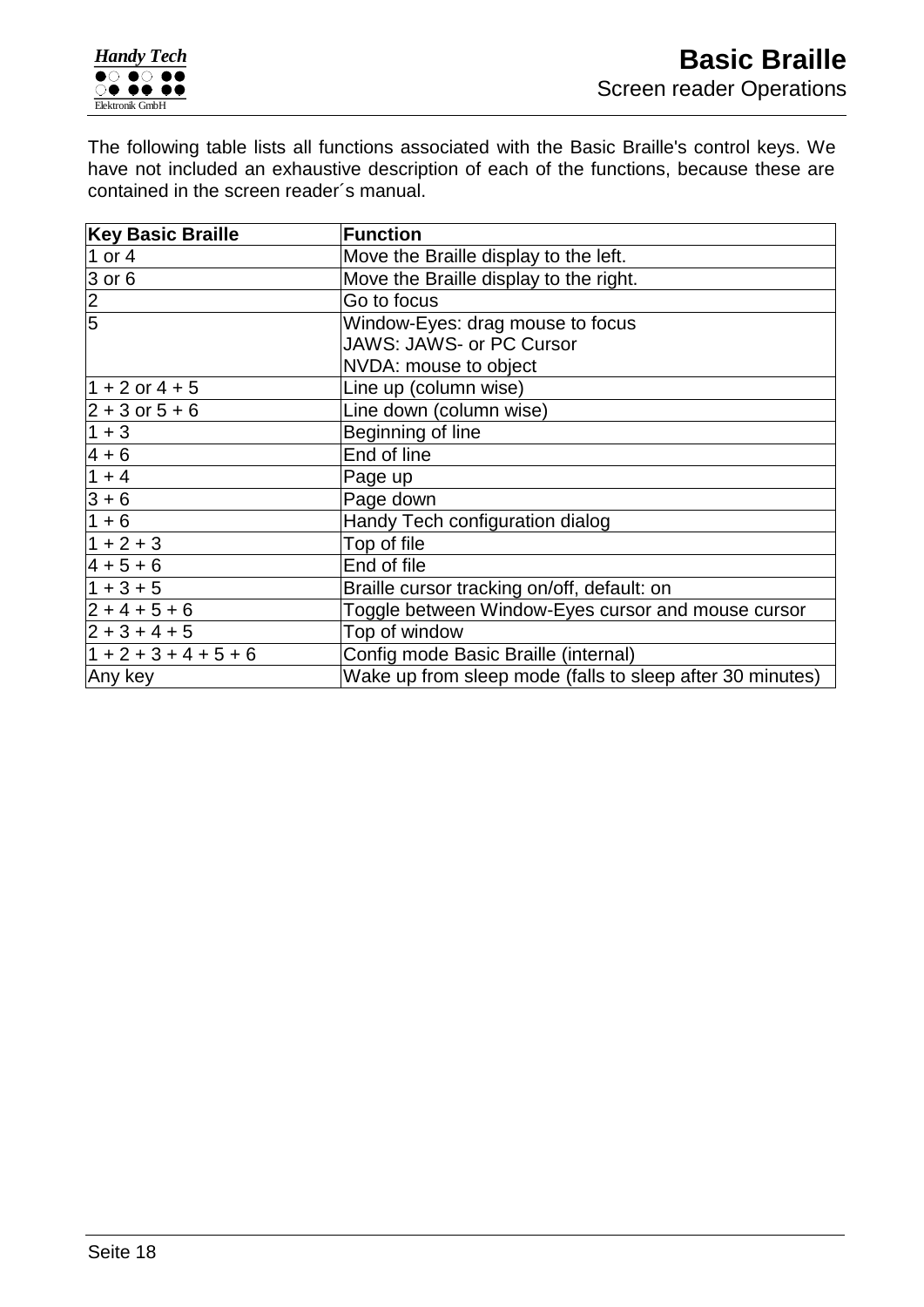

### <span id="page-19-0"></span>**6 Important Information**

This section contains important safety and warranty information. Please make sure you have read this information before starting up your Basic Braille.

### <span id="page-19-1"></span>**6.1 Symbols on the Device**

The symbols on the bottom of the Basic Braille have the following meanings:



### <span id="page-19-2"></span>**6.2 Safety Notes in Accordance with the Standards for Medical Devices**

Medical electrical devices are subject to special safety precautions with respect to EMC (Electromagnetic Compatibility) and safety devices and must be installed and put into service as described in this user manual.

Portable mobile RF communication equipment may interfere with medical electrical devices.

### <span id="page-19-3"></span>**6.3 General Safety Information**

Avoid contact between your Basic Braille and any liquids (rain, coffee...). If liquids enter into the housing, you may be exposed to the danger of hazardous electric shock. In addition, the Braille elements may sustain damage, which can only be remedied by costly repairs.

During operation, do not expose your Basic Braille to excessively high temperatures or high relative humidity. The ambient temperature should be between  $+10^{\circ}$  C (= 50° F) and  $+40^{\circ}$  C (= 100 $^{\circ}$  F) and the relative humidity should not exceed 80%.

The Basic Braille may not be used in moist rooms (such as bathrooms), since a voltage of 200 V is generated inside it.

The device contains no user-serviceable parts. In the event of a defect, please contact your dealer or Handy Tech directly. Only an authorized Handy Tech dealer has permission to service the device. Only representatives of Handy Tech Elektronik GmbH or its authorized dealers have permission to open the Basic Braille. This includes the exchange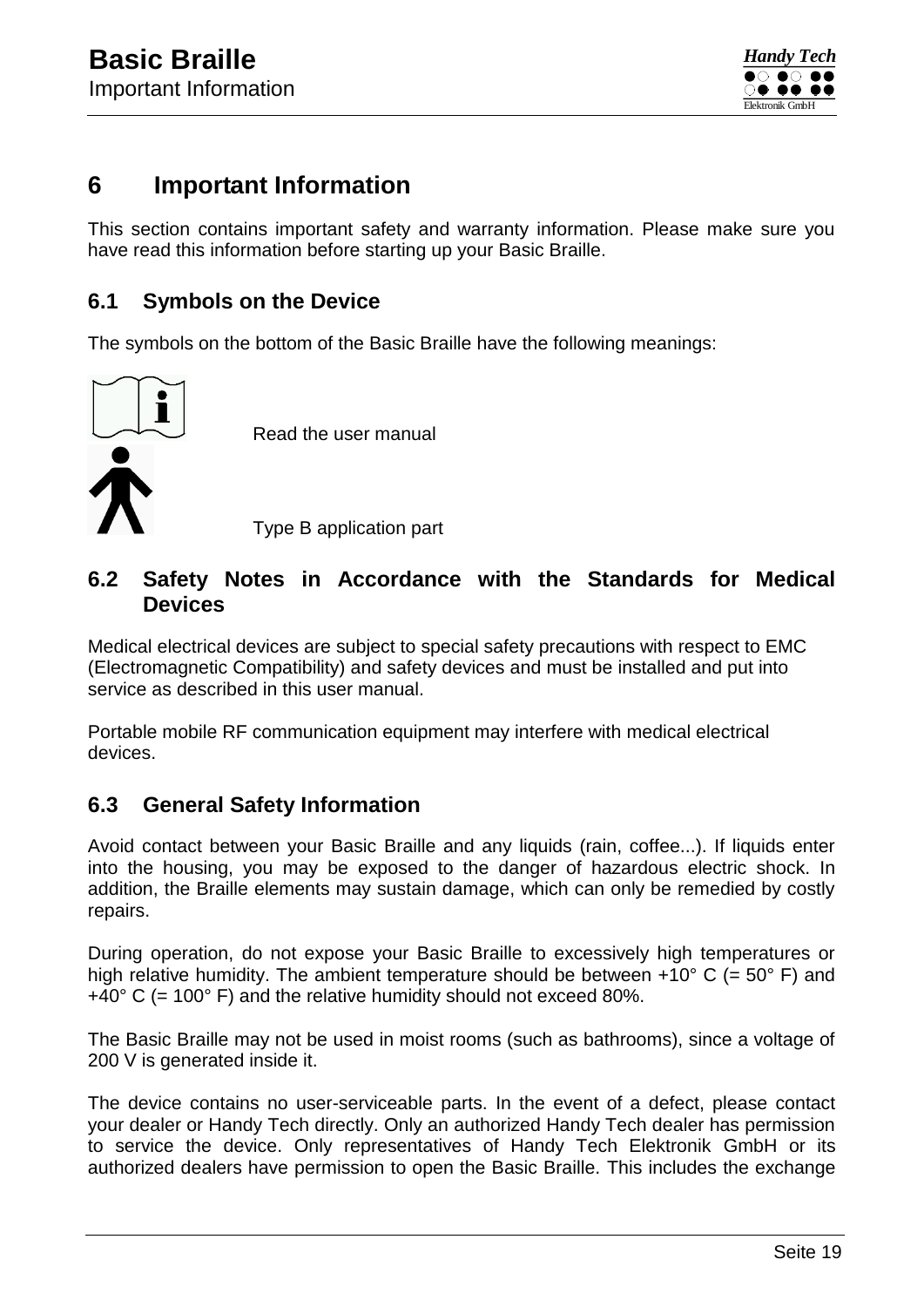of the battery of the Bluetooth device. An improperly replace of the battery can cause high temperature, fire or risk of injury due bursting of the battery.

Avoid switching your Basic Braille on immediately after moving it from a cold room into a warm environment. Under unfavorable conditions, condensation might damage the device. Wait until the device has warmed to room temperature before turning it on.

Take care that the interface cable is laid such that it do not pose a hazard (danger of tripping over them).

When plugging in or removing the data cable of the Braille display, take care not to touch the pins of the plugs, since this could result in an electrostatic discharge which could damage the interface of your computer. Before unplugging the cable from the device, disconnect it from your PC.

Before cleaning the device, always unplug the external power supply unit from the mains outlet and disconnect the USB cable.

If the Basic Braille was dropped, the housing has become damaged, or it is malfunctioning, turn the unit off immediately. It needs to be serviced by authorized service personnel.

At the end of its useful life, the device must be disposed of in accordance with the applicable guidelines for electronic equipment.

### <span id="page-20-0"></span>**6.4 Handling the Basic Braille**

The Basic Braille's Braille modules utilize very reliable and maintenance-free piezo technology. If handled properly, you will enjoy many years of trouble-free operation.

Always operate the Basic Braille at normal room temperature and protect it from humidity. Avoid exposing the Basic Braille to extreme changes in temperature.

Do not drop your Basic Braille, and avoid exposing it to strong vibrations.

It is better for your Basic Braille if you take care to operate it with clean hands, because otherwise the tactile pins can become sticky and may release only if prodded.

Please ensure that no fluids enter into the Braille display. The Braille elements are especially sensitive to humidity, because humidity could destroy the high-voltage piezo elements.

We recommend covering the Basic Braille when it is not in use to prevent dust from entering the housing.

Clean your Basic Braille with a damp cloth without any cleaners. The Braille elements may be cleaned only with a dry, lint-free cloth.

The Braille elements should be cleaned and serviced thoroughly every two years in average operating conditions. In general, during servicing of the Braille elements, all tactile pins and key heads will be replaced and all input elements checked. An endurance test will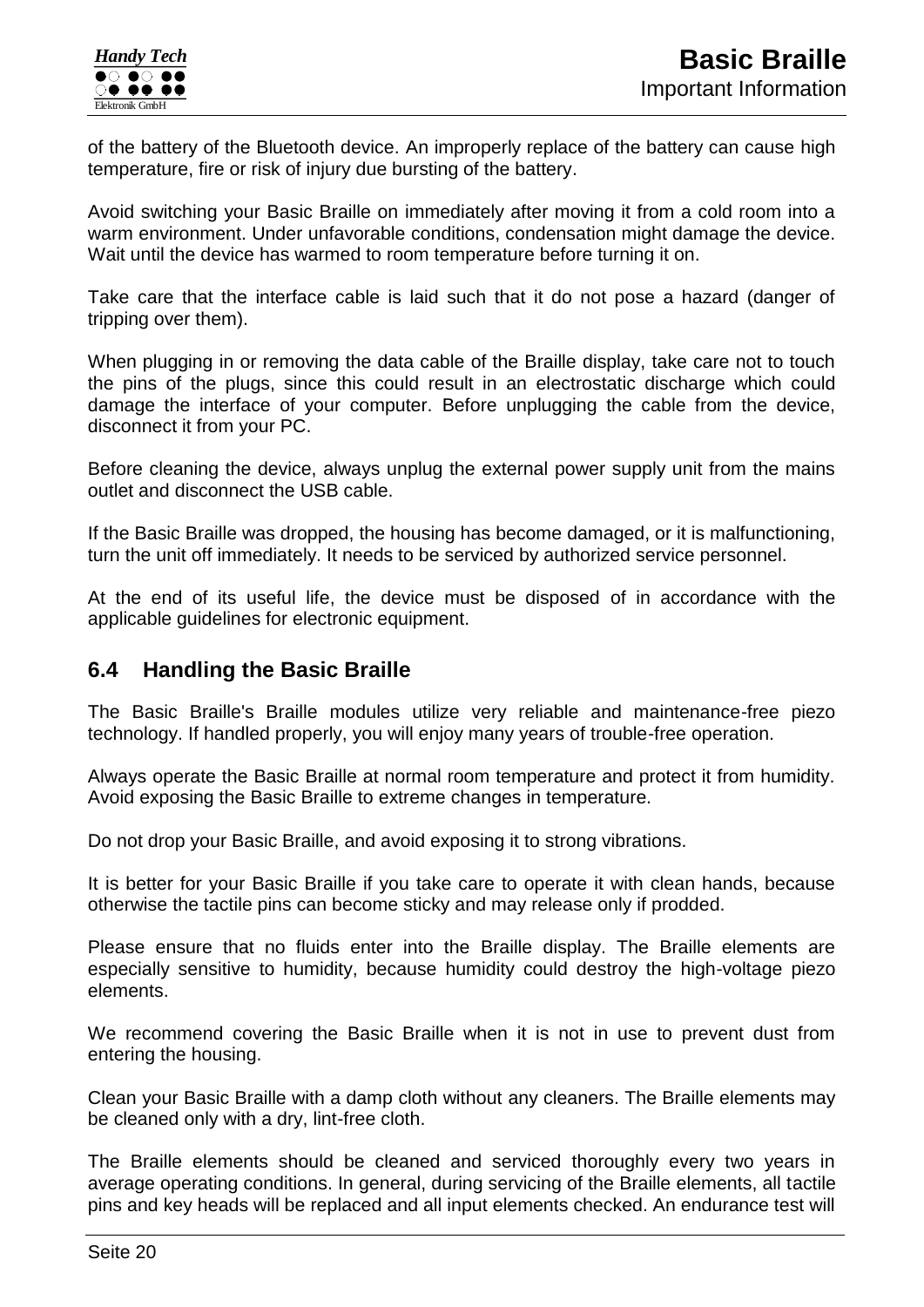then be performed. We can provide you with a replacement device during the maintenance period. Maintenance may be carried out only by authorized dealers.

### <span id="page-21-0"></span>**6.5 Warranty**

If you open the Basic Braille housing, which is sealed, within the warranty period, the warranty becomes void. The same applies to improper handling or use.

In the unlikely event that your Basic Braille does become defective, our repair service will be available for repairs.

### <span id="page-21-1"></span>**6.6 Technical Support**

The Basic Braille is a highly complex product. Although it has been optimized to be as easy to use and as self-explanatory as possible, errors in understanding or operation, which may impede your use of the device, may occur. Please consult this user manual first if you encounter difficulties.

If this does not solve your problem, please contact your dealer or customer service representative. Alternatively, do not hesitate to contact Handy Tech directly:

Handy Tech Elektronik GmbH, Brunnenstraße 10, D-72160 Horb, Germany Phone: +49 7451 55 46 55 Fax: +49 7451 55 46 67 E-Mail: [help@handytech.de](mailto:help@handytech.de)

Our service representatives will be happy to assist you.